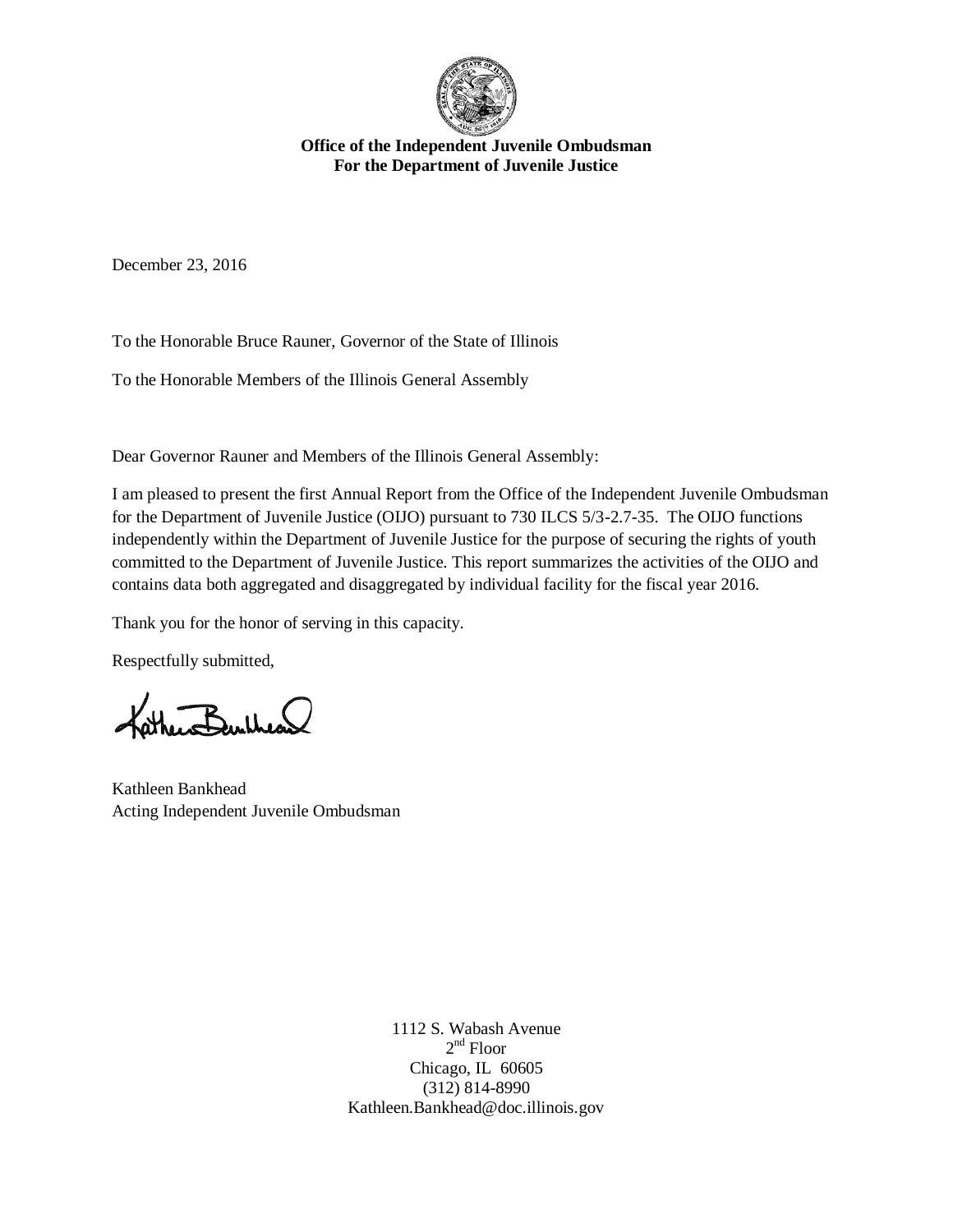# **Office of the Independent Juvenile Ombudsman For the Department of Juvenile Justice**





# **Annual Report Work of the Independent Juvenile Ombudsman**

Fiscal Year 2016

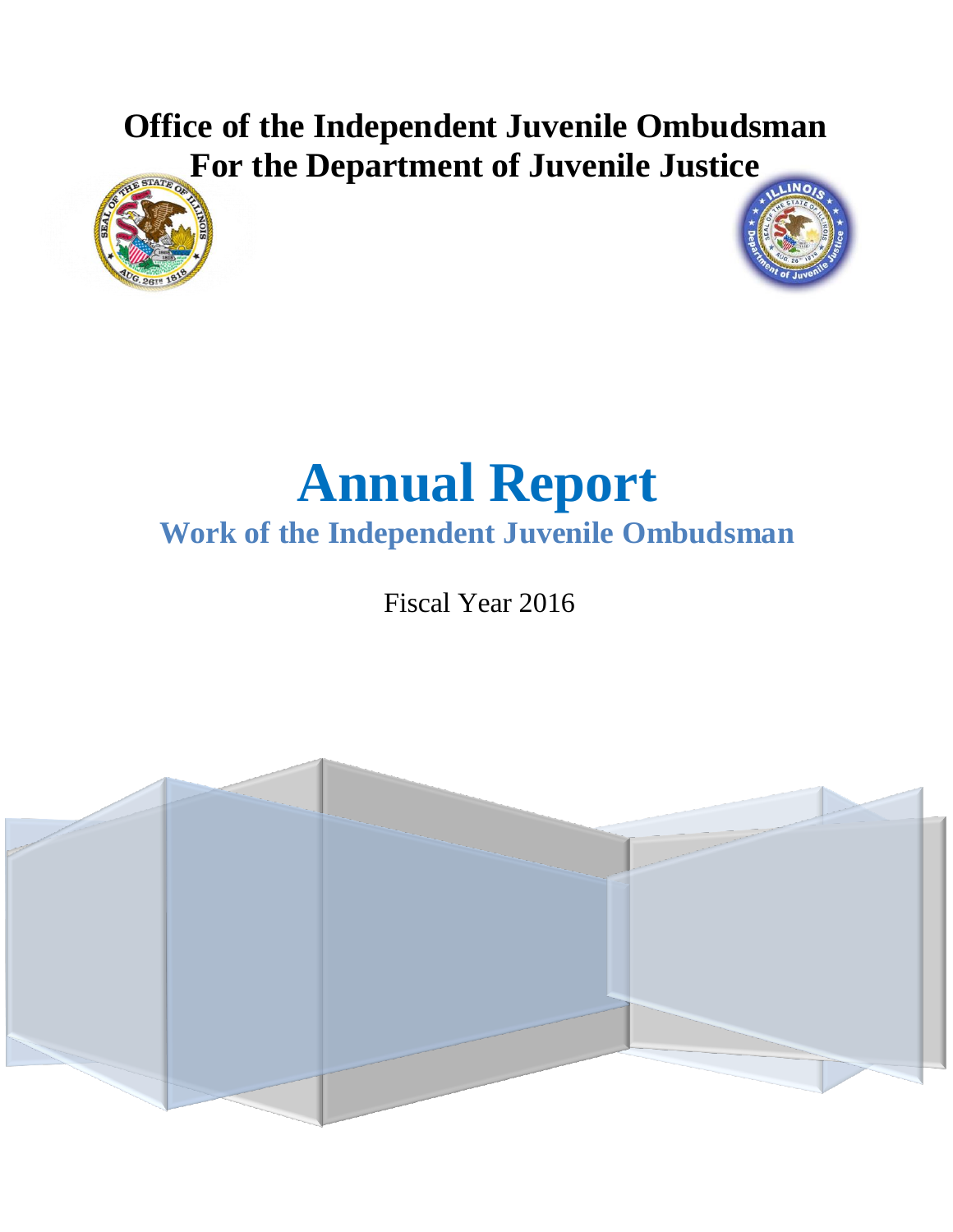# **Table of Contents**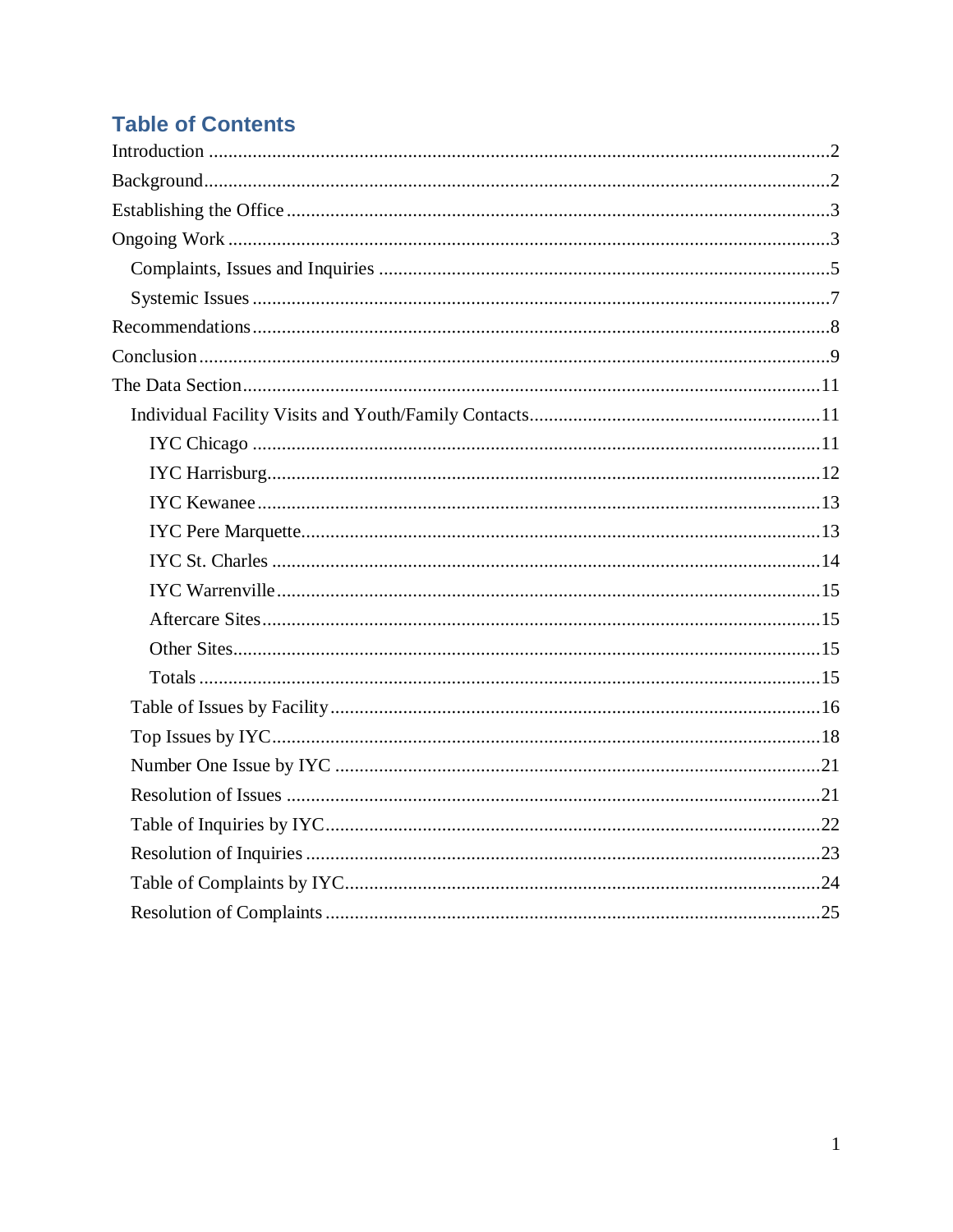## **Office of the Independent Juvenile Ombudsman For the Department of Juvenile Justice Annual Report Fiscal Year 2016**

### <span id="page-3-0"></span>**Introduction**

This is the annual report submitted by the Independent Juvenile Ombudsman of the Department of Juvenile Justice to the Honorable Bruce Rauner, Governor of the State of Illinois and the Illinois General Assembly summarizing the activities done in furtherance of the purpose of the Office of the Independent Juvenile Ombudsman (OIJO) pursuant to 730 ILCS 5/3-2.7-35. The Ombudsman's appointment began on August 3, 2015. Therefore, this report (due on or before January 1, 2017) covers the period of August 3, 2015 through June 30, 2016, hereafter known as fiscal year  $2016$ .<sup>1</sup>

This document contains aggregated and disaggregated data organized by individual facility. It also describes the work of the Ombudsman, the status of any review or investigation undertaken by the Ombudsman without identifying information concerning the subject of the reports or investigation; and recommendations that the Ombudsman has relating to systemic issues in the Department of Juvenile Justice's provision of service and other matters for consideration by the General Assembly and the Governor.

### <span id="page-3-1"></span>**Background**

 $\overline{a}$ 

The Office of the Independent Juvenile Ombudsman functions independently within the Department of Juvenile Justice (DJJ) and reports to the Governor. While it is anticipated that a Deputy Ombudsman and Executive II staff positions will be approved and filled during fiscal year 2017, the OIJO currently operates as a one-person office.

The addition of a Deputy Ombudsman and administrative staff persons will enhance the office's investigative capacity to ensure the rights of youth are fully observed. Increased manpower will enable the office to initiate more contact with youth who are on aftercare, to visit additional aftercare facilities, to review or inspect facilities where youth have been placed by DJJ and to collaborate with geographically diverse communities as they prepare for the return of their youth.

 $<sup>1</sup>$  Because this report covers the period ending on June 30, 2016 and some changes have occurred in the six months</sup> since the end of the fiscal year, DJJ is invited to file a response. It is anticipated that DJJ will file a response in January 2017. After DJJ's response both the annual report and DJJ's response will be posted on the Ombudsman's webpage.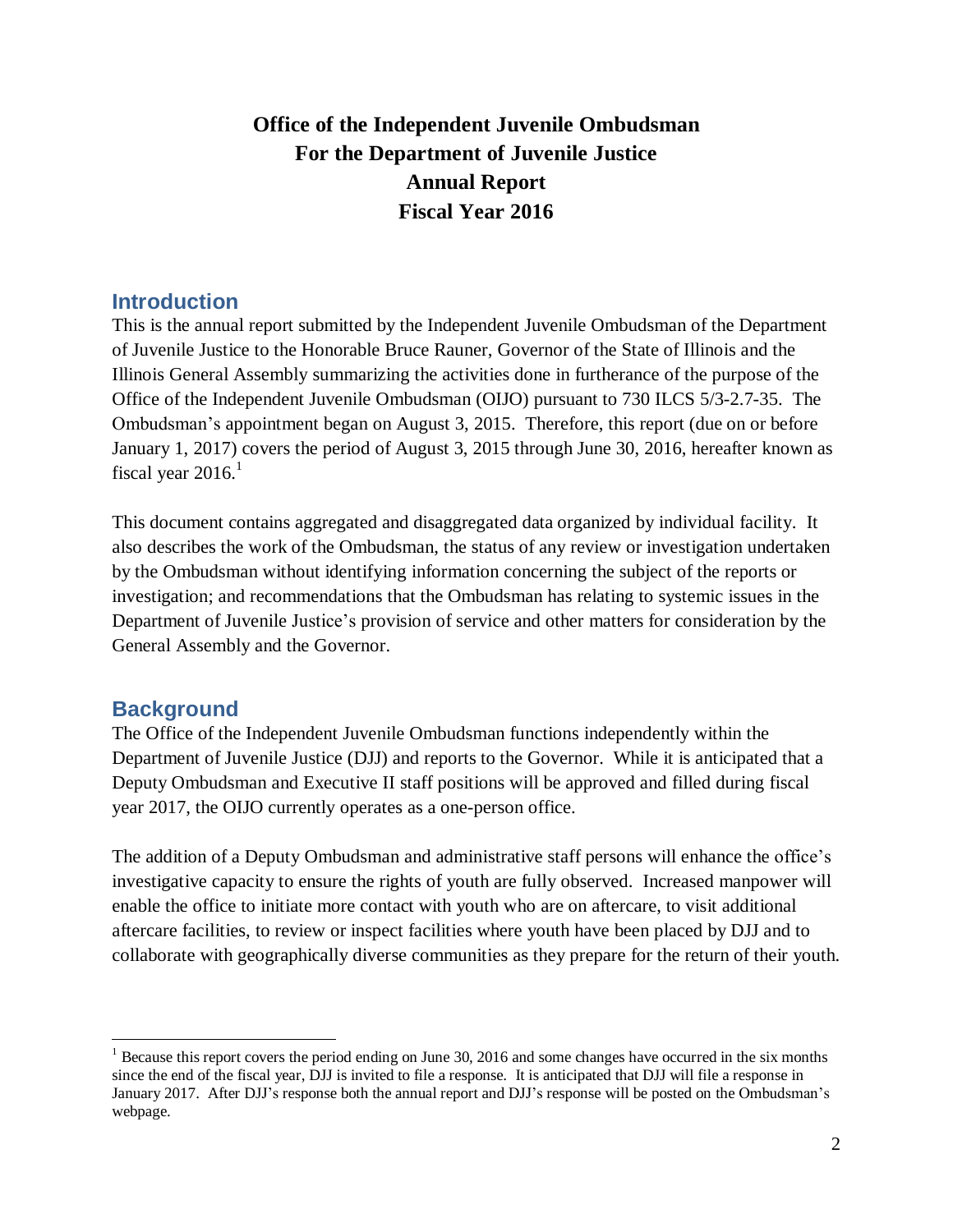### <span id="page-4-0"></span>**Establishing the Office**

In an effort to establish an independent and effective Ombudsman's Office, the Ombudsman reviewed DJJ departmental rules, administrative directives and procedures, while also researching relevant laws and best and emerging practices in Juvenile Justice. The Ombudsman consulted with various juvenile justice experts, including two of the three consent decree monitors in R.J. vs. Jones. Additionally, she conferred with ombudsman/advocacy agencies in Illinois and other states, including the Texas Independent Juvenile Ombudsman since Texas and Illinois have almost identical structures and enabling statutes. The Ombudsman also took several online, telephonic and in person training classes. All of the Ombudsman trainings were free or paid for by the Ombudsman, except one.

DJJ provided a link on its website for the Office of the Independent Juvenile Ombudsman. The Ombudsman completed drafts of proposed Rules and Standards for the Office and Memorandum of Understanding with the Department of Juvenile Justice. Additionally, the OIJO revised DJJ's grievance process, proposing shorter timeframes and more safeguards to its integrity. Administrative help (authorized by DJJ) assisted with the creation of a flyer which highlighted the Ombudsman's responsibilities and contact information. The flyer was disseminated to the youth encountered by the Ombudsman. The Ombudsman drafted an introductory letter and a document delineating youth rights. It is anticipated that the introductory letter and youth rights document will be added to DJJ's orientation packet for youth.

### <span id="page-4-1"></span>**Ongoing Work**

The Office participated in community events informing stakeholders about the creation of the Ombudsman position, the responsibilities of the Office, the rights of youth and how to contact the Office. The Ombudsman also engaged in community dialogue on the issues attendant to community preparation and capacity to address the needs of youth who are returning from DJJ custody. The Ombudsman partnered with stakeholders of the Chicago Alternatives to Incarceration Collaborative that was organized to create seamless access to resources and opportunities for youth residing in and returning to their neighborhoods. The overwhelming majority of the community engagement was in the Chicagoland area.

During this inaugural fiscal year, in order to gauge the strength of policy implementation and the culture in the facilities, the Ombudsman's Office concentrated on individual youth and family member complaints, issues and inquiries. The Ombudsman regularly visited youth at each Illinois Youth Center, also at a number of residential treatment facilities and at home after their release. The Office initiated contact with family members and provided information and assistance in addressing concerns regarding their children.

As word of the OIJO's work spread, more youth and their family members initiated contact with the Ombudsman. The Ombudsman made 98 visits to the six IYCs, 1454 in person contacts with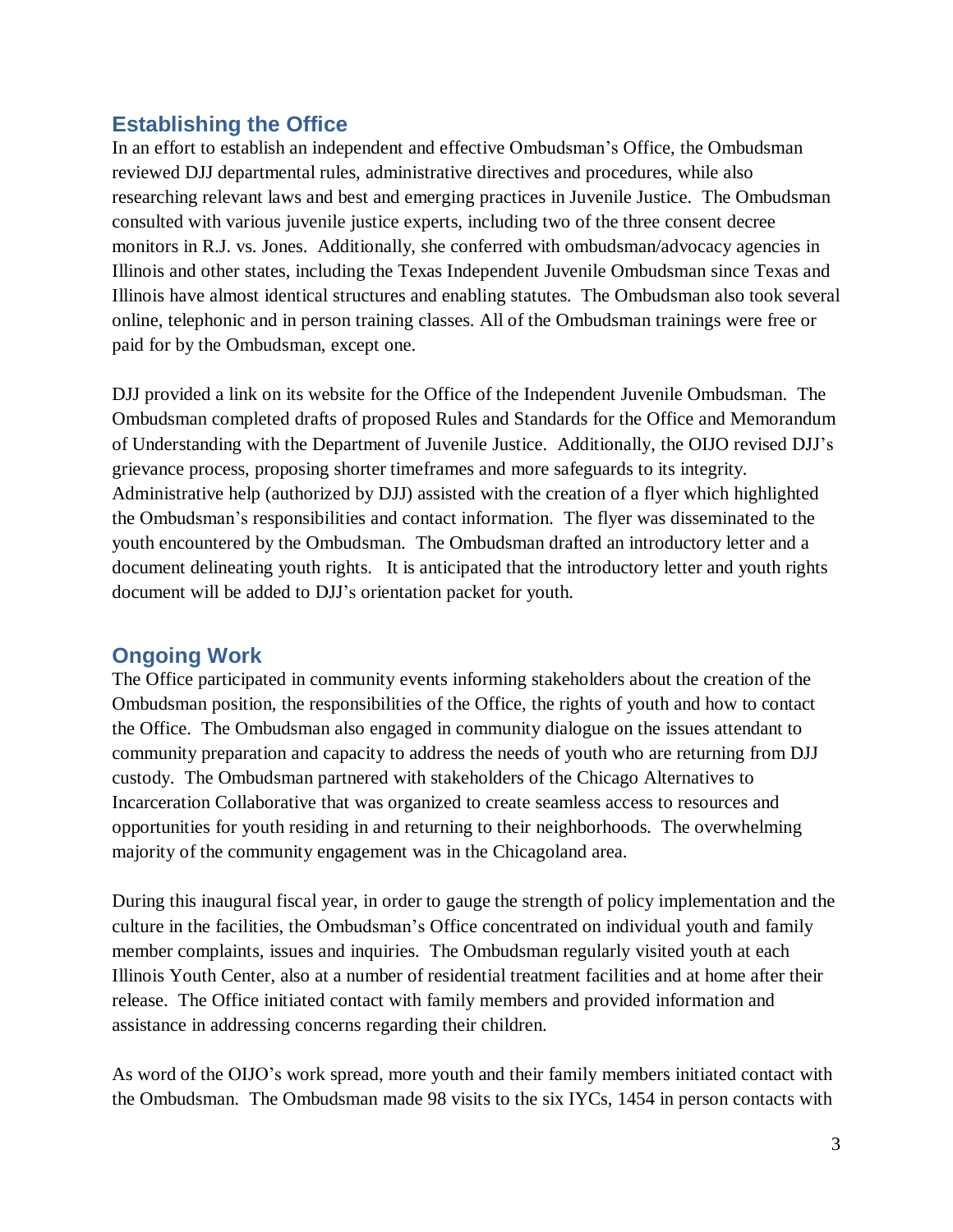youth in custody at IYCs and 80 contacts with 33 family members of youth in custody and on aftercare. 2

Youth complaints, issues and inquiries were almost exclusively communicated in person when the Ombudsman visited the Illinois Youth Centers. Occasionally, youth wrote letters, and very rarely, they communicated by telephone. Family members communicated with the OIJO most often by phone. The Office anticipates that DJJ will install a toll-free number that will enhance the ability of youth and their families to reach the OIJO by phone, with the emphasis on immediate access for youth.

The Office and DJJ agreed on a format for communicating about youth issues. Most of the issues reported to the Ombudsman were addressed informally with DJJ executive staff or IYC administration. This approach generally resulted in prompt resolutions. Youth and/or family members were advised of the responses in person, by letter, by email or telephone. Occasionally, at the request of the Ombudsman, DJJ executive staff responded directly to a parent or youth.

The OIJO created a complaint form to be used by youth and those complaining on their behalf. Very few formal complaints were initiated. Formal complaints were not resolved as quickly, as they usually required investigations. A few complaints were investigated by external entities. Beginning in late May, 2016, formal complaints were addressed and resolved within two weeks. Several complaints filed prior to April 2016 were also addressed and resolved in June 2016.

Youth who were engaged in mental health, substance abuse and/or juvenile sex offender treatment programs were generally pleased with the quality of the interventions.<sup>3</sup> As a group they tended to have the fewest complaints or issues and received the fewest disciplinary tickets and consequences. They rarely complained about being in their rooms too much.

Most often, issues and complaint resolutions were favorable to youth. The exceptions were complaints about systemic issues and those that alleged staff misconduct. When a complaint or issue of staff misconduct was alleged, the matter was likely to be resolved against the youth for lack of conclusive evidence. Complaints about systemic issues may have eventually resolved in favor of an individual youth; however, the overall issues remained.

 $\overline{a}$ 

 $2^2$  See Individual Facility Numbers in the Data Section.

<sup>&</sup>lt;sup>3</sup> During a visit by former US Secretary of Education Arne Duncan, one young man commented that the substance abuse treatment program at IYC Chicago probably saved his life.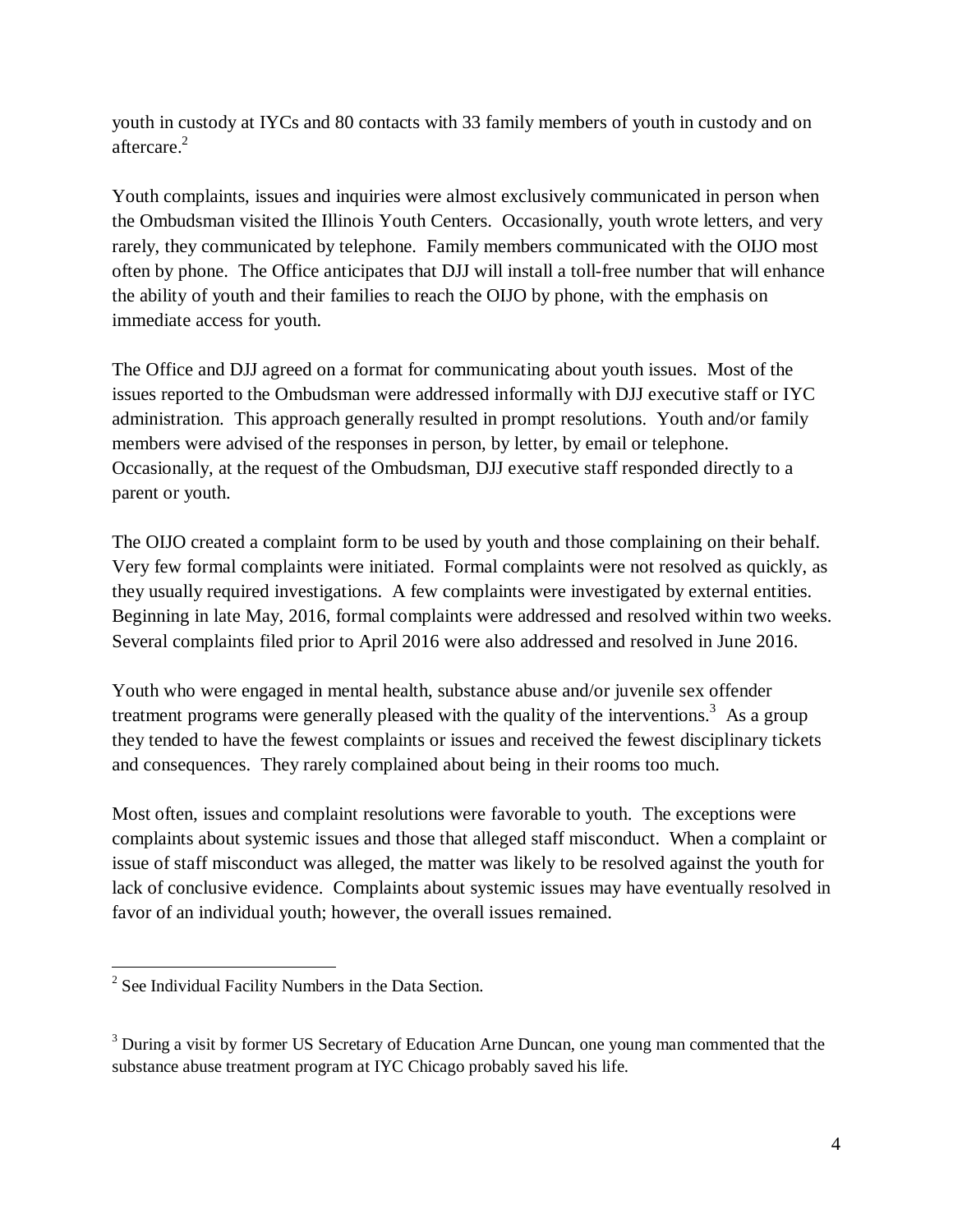Inquiries were primarily questions about the impact of new laws, requests for information on resources and opportunities such as expungement and college enrollment and questions about court dispositions and consequences. Youth who were convicted of felonies and youth adjudicated as Habitual or Violent Juvenile Offenders requested information about sentence credit, especially as it related to participation in rehabilitative programs, such as obtaining their high school diploma or participation in substance abuse treatment. Unfortunately, because of the felony class or Habitual and Violent designations, they were not eligible to obtain sentence credit for participating in and attaining program goals.

Communication with youth during peace circles and subsequent contact with them and their families about their complaints and concerns revealed several systemic issues in DJJs processes and provision of services. This report focuses on four of the most problematic issues. Not all of the systemic issues were present at each IYC, and they did not present to the same degree at each IYC.

### <span id="page-6-0"></span>**Complaints, Issues and Inquiries**

Preliminarily, using the Restorative Justice practice of peacemaking circles, the Ombudsman sat with approximately 680 individual youth in over 50 small group talking circles; 5 to 16 youth participated in each circle. The youth presented a number of concerns during those meetings, many of which were subsequently reaffirmed in individual youth visits.

One of the overarching issues that youth discussed with the Ombudsman was the **general sense of arbitrariness** by staff in adhering to written procedures. The clearest example was the complaint that at the larger IYCs the **disciplinary process** was broken. In particular, youth alleged that at IYC Harrisburg and IYC St. Charles, there were no genuine hearing processes. They protested at IYC Harrisburg that the hearing was pro forma and involved one person and not a committee as stated in the rules. They claimed that at IYC St. Charles, youth received a YDR (ticket) and consequences with no hearing.

The recurring concerns at each IYC were about the **grievance procedure** and the **commissary rules**. A consistent complaint at two of the three largest facilities, IYC St. Charles and IYC Kewanee, was about **placement delays** and the **excessive amount of time that youth spent in their rooms** which led to minimal educational opportunities.

Initially, youth IYC Harrisburg had few complaints about spending too much time in their rooms; however, the complaints grew over time. Youth at IYC Harrisburg and IYC Kewanee complained about **use of physical force**, including choking and **use of mechanical restraints**. Youth at IYC St. Charles complained about the **use of force involving chemical spray**.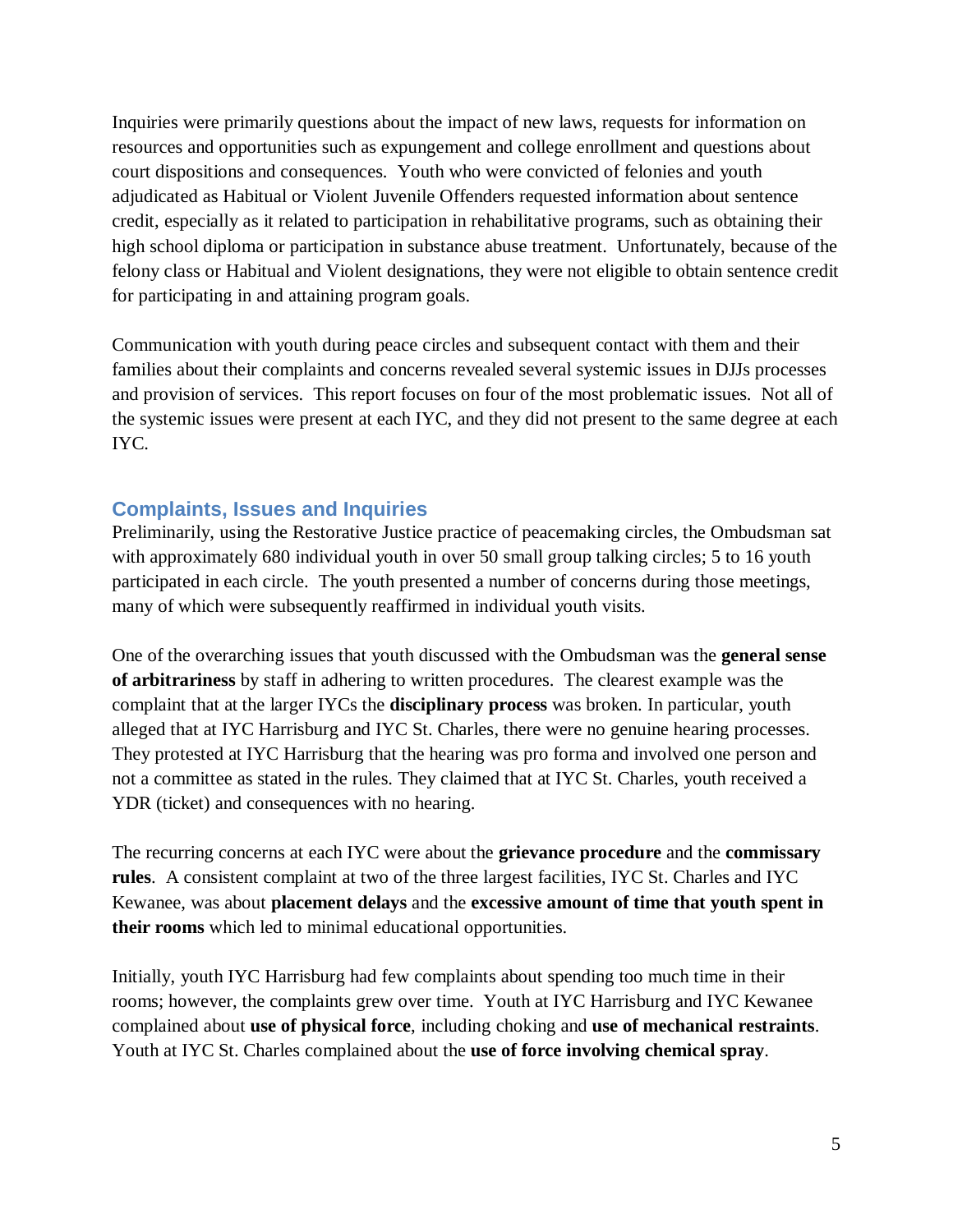A few youth at IYC St. Charles alleged that some youth **fights were encouraged** when staff members promised to compensate them with items they could not order through commissary. They asserted that sometimes **youth were targeted by staff as retaliation**. A few youth at IYC Harrisburg and IYC Kewanee also claimed that a few staff members threatened to "put money on their heads" as retaliation.

A number of youth at IYC St. Charles asserted that they were intentionally assigned to cottages where they had rivals who were likely to attack them, in retaliation for fighting or attacking other youth. One young man refused to leave Taylor Cottage<sup>4</sup> for a couple of months despite restricted activities. He went on a hunger strike for several days. The Ombudsman convinced him to end the hunger strike and shortly thereafter DJJ transferred him to a different IYC per his request.

During the second half of the fiscal year, youth at IYC St. Charles began fighting more, climbing on top of buildings, running around the campus and jumping into the pond. Most claimed that it was in protest to stricter commissary restrictions, the inability to have their grievances heard and the excessive amount of time they were spending in their rooms. In response, barbed wire was installed on the roofs of the cottages and harsher consequences were instituted at IYC St. Charles, such as increases in amount and frequency of "set time." Initially, after implementation of the new consequences, the behavior subsided. Recently, the behavior escalated again.

A number of youth at IYC Harrisburg, IYC Kewanee and IYC St. Charles that do not have diagnosed mental health needs, but may suffer from emotional or trauma related conditions complained that they either receive **very few therapeutic interventions** or none at all. They expressed frustration about the lack of consistency and effectiveness of the interventions that were available and that the primary response to their negative behavior was punitive.

Additionally, at IYC Kewanee several youth with mental health diagnosis or other verified treatment needs were transferred from the mental health and treatment wing to the maximum security wing because of their ongoing negative behavior, but received little, if any, mental health or other treatment in the that wing.<sup>5</sup>

Many youth at IYC Harrisburg alleged that a very small number of staff consistently **used racially provocative language and discriminated** against African American youth. The issue was addressed by the administrative staff but not resolved. Complaints of favoritism and racial discrimination made at IYC Pere Marquette were addressed by the administrative staff but persisted.

 $\overline{a}$ 

 $4$  The "time out" cottage used short term for acute behavioral issues

 $<sup>5</sup>$  Their negative behavior was addressed by placement on the alternative placement unit, which was purely punitive.</sup> They did not receive education services and were confined to their rooms for most of the day.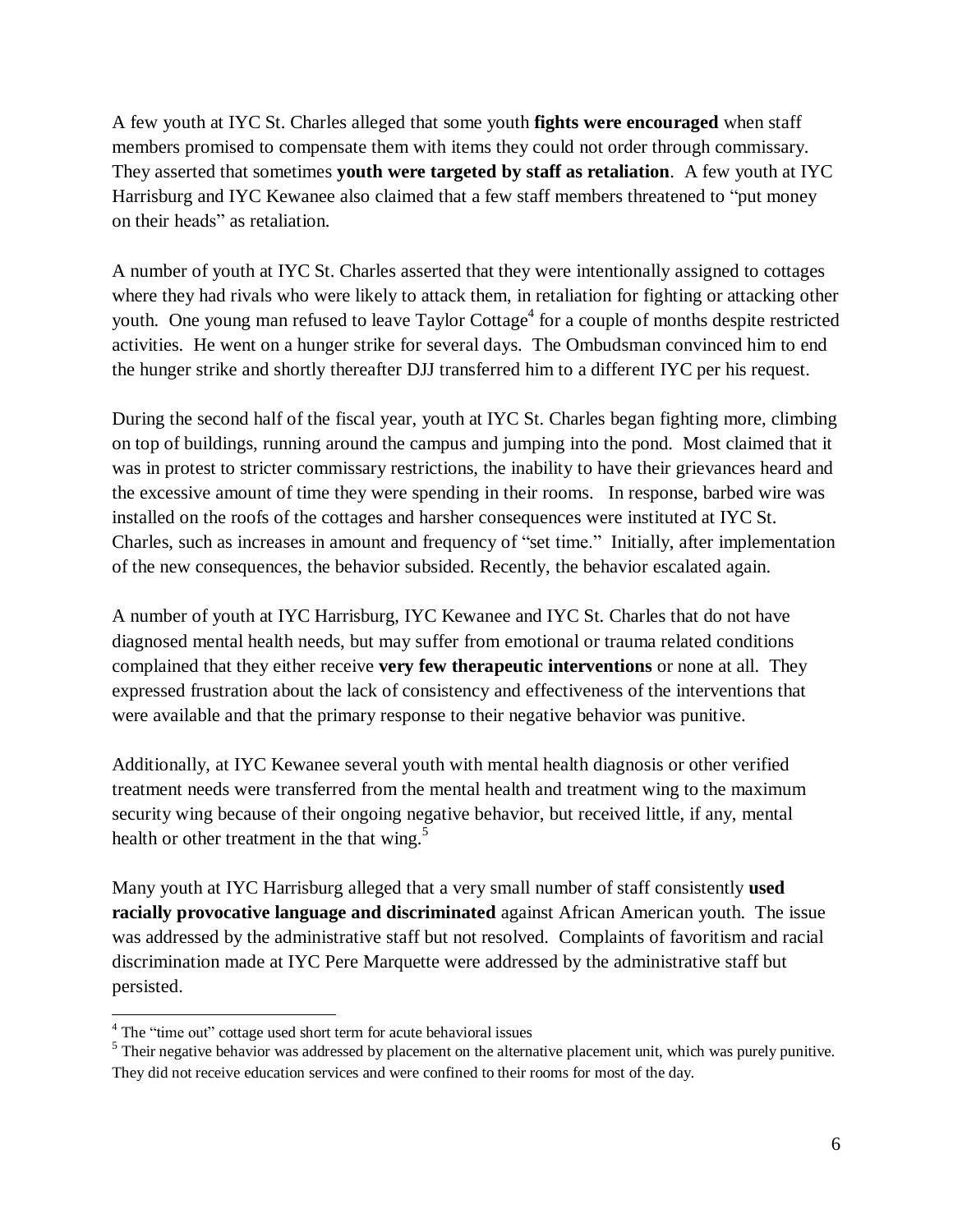### <span id="page-8-0"></span>**Systemic Issues**

 $\overline{a}$ 

1) *Placement delays* – Early in the fiscal year, September 2015 through January 2016, youth complained that they continued to be held in custody while on aftercare because they did not have approved placements. Alternatively, they complained that they were not presented to the PRB on their anticipated hearing dates for aftercare release because they did not have approved placements. This was a persistent issue for the young men at IYC Kewanee and IYC St. Charles. It became increasing the case after January 2016 that DJJ (non-DCFS involved) youth were more likely to be released to approved placements either before their anticipated release date or shortly afterward. Dually involved youth<sup>6</sup> were more likely to wait longer periods of time for DCFS approved placements.<sup>7</sup> This continued to be an issue for DCFS youth throughout the fiscal year.

2) *Grievance Process* – During the month of September 2015, the Ombudsman met with the grievance officer at each IYC to learn how the grievance procedure was implemented. The process had similar elements but was implemented differently at each IYC. Youth at all of the IYCs complained that they lacked confidence in the grievance system. Youth at all IYCs expressed dismay that their grievances were usually resolved against them and took too long to resolve. The fewest complaints were made by youth at IYC Chicago, IYC Pere Marquette and IYC Warrenville. It was the number one issue for youth at IYC Harrisburg. Youth at IYC St. Charles also expressed deep concerns about the grievance system. Youth at IYC Kewanee and IYC St. Charles stated that too often they did not receive any acknowledgement of their filed grievances. One youth expressed that putting a grievance in the grievance box was "like putting it into the black hole of space." They asserted that the forms were not available to them without staff assistance; grievances were not confidential; and they feared retaliation. The belief about the futility of filing grievances suppressed filing of grievances at those three IYCs. Youth at IYC Harrisburg and IYC Kewanee stated that staff often expressly discouraged them from filing grievances. Youth increasingly relied on the Ombudsman to address issues that ordinarily would be addressed through the grievance process.

3) *Excessive confinement* – The number one issue at two of the three largest facilities, St. Charles and Kewanee, was the excessive amount of time that youth spend in their rooms and minimal educational opportunities. Youth at IYC St. Charles and IYC Kewanee protested that due to staffing shortages, they were regularly in their rooms for more than 16 hours a day, released only for meals and one hour of recreation during each of the first two work shifts. They bitterly complained that they were often in their rooms for 24 hours a day, sometimes up to three days without showers and ate meals in their rooms. As a result of both facility and teaching staff

 $6$  Dually involved youth are youth who receive services from both the child welfare and juvenile justice systems. In this context they are DCFS wards committed to DJJ.

 $<sup>7</sup>$  In one instance, the judge of a DCFS involved youth ultimately scheduled regular court dates for updates on status</sup> of his placement. In another, DJJ released a DCFS youth to a shelter program because he was well beyond his aftercare release date.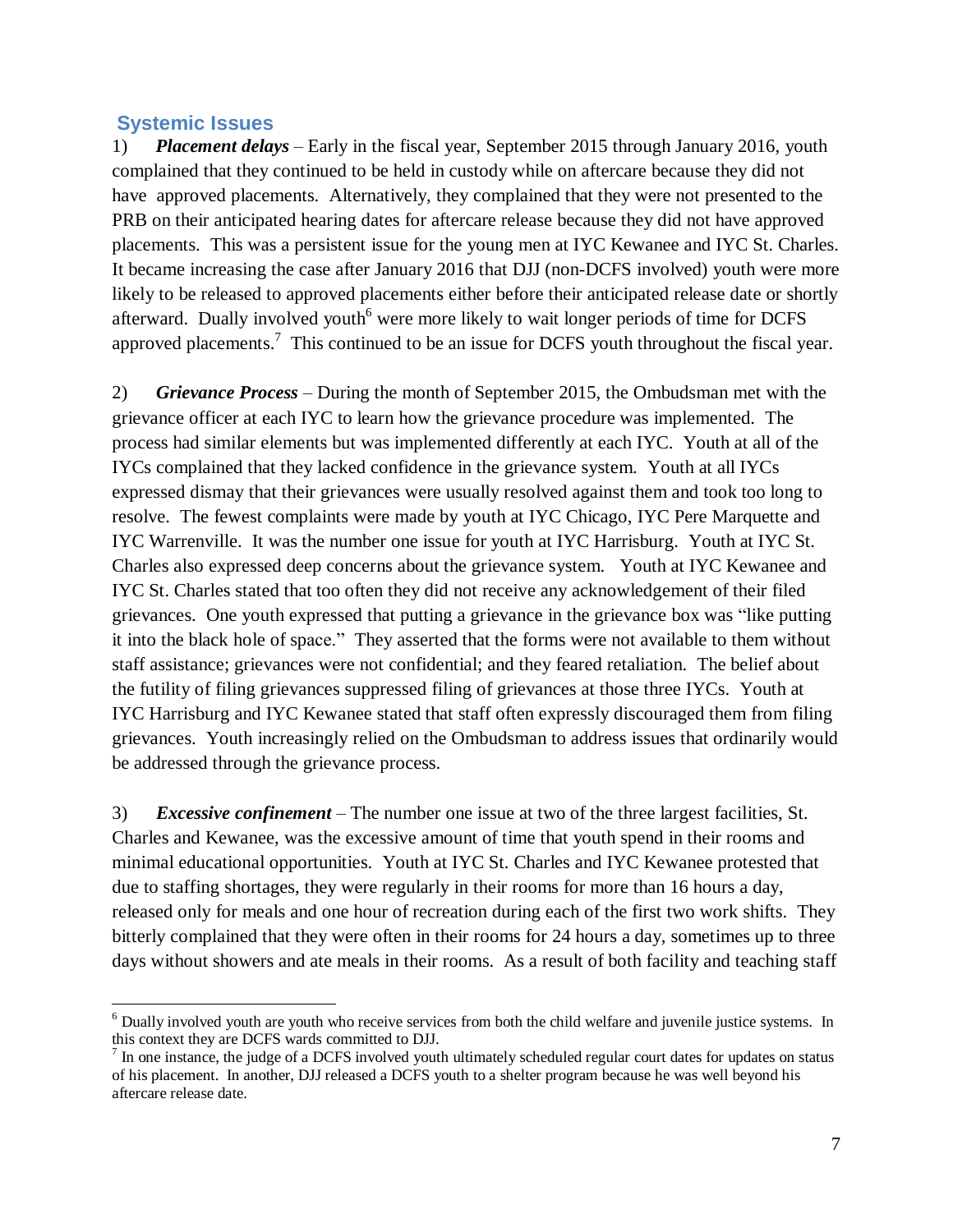shortages, they were unable to attend school. The issues subsided in late January and February, but began to increase again in March and continued to the end of the fiscal year. During the last quarter of the fiscal year, youth at IYC Harrisburg also complained about sitting in their rooms too many hours each day.

4) *Credibility* – Youth universally protested that their complaints and grievances about staff conduct were routinely disregarded or resolved against them. They explained that when they filed grievances or voiced concerns about staff conduct, they were disbelieved and no action was taken unless there was conclusive evidence that the youth was truthful. On the other hand, staff allegations against youth were presumed to be truthful unless there was conclusive evidence that the allegations were false. The conclusive evidence was almost exclusively in the form of video recordings. They stated that their witnesses, typically other youth, were not interviewed. Additionally, youth stated that there was a code of silence among IYC staff that prevented staff members from speaking up when they witnessed rights violations and other misconduct by coworkers. The presumption that youth were lying, and the staff code of silence had a cooling effect on youth filing grievances and complaints about staff conduct and lessened the likelihood of staff accountability.

### <span id="page-9-0"></span>**Recommendations**

The Ombudsman recommends that the grievance procedure be revised in order to increase adherence to the process, improve efficiency in resolving youth issues and complaints and foster youth confidence that the grievance process is a viable avenue for redress. Staff should be encouraged to assist youth with grievances when the matter is not resolved to the youth's satisfaction through informal means.

- $\triangleright$  Grievance forms should be accessible to youth without the need for staff assistance.
- $\triangleright$  Grievance forms should be included as part of the youth orientation packet.
- $\triangleright$  Grievance forms should be available at school, in dietary, in the dayroom and other areas youth visit frequently within the facility.
- $\triangleright$  The Grievance boxes should be accessible only by the Grievance Officer and IYC Superintendent. Keys should not be duplicable.
- $\triangleright$  There should be shorter timeframes for resolving grievances.
- $\triangleright$  Grievances should be used internally by facilities to identify trends in the overall experience of youth at the facility; however, it should not be used externally to infer that the number of grievances filed necessarily reflects the positive or negative experiences of youth at the facility.

The Ombudsman recommends that DJJ Executive staff continue to emphasize the hiring of facility staff, especially Juvenile Justice Specialists (JJS). DJJ needs the authority to avoid bureaucratic barriers to hiring and to prioritize key positions. DJJ should market its strengths and aspirations in order to attract the most qualified staff. Until staffing levels are sufficient, the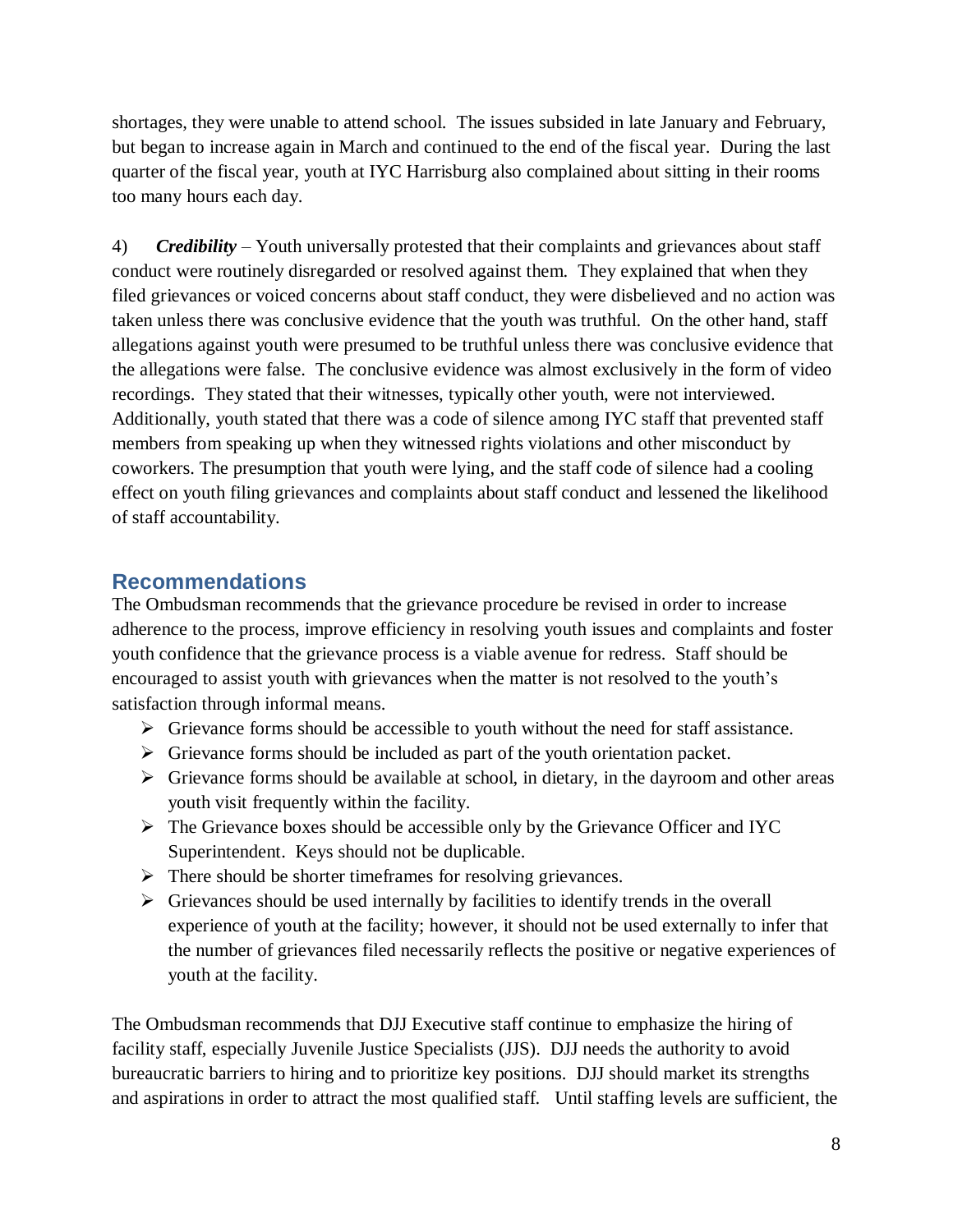Ombudsman suggests that staff is rotated so that there are two staff members (at least one JJS) on each living unit for some portion of the day readily available to walk youth to school and for other mandatory services, as applicable.

Video is often critical to substantiating or disproving allegations against both youth and staff. Therefore, the Ombudsman's office is recommending the installation of video cameras that cover blind spots in the facilities. Camcorders or other video recording devices, such as body cameras should be used whenever staff enters a youth's room or is escorting a youth in a blind spot, as the situation permits. The Ombudsman also recommends that video recording of physical interaction between staff and youth be saved for 60 days. All other video should be saved for a minimum 14 days rather than 5 days.

More generally, in order to give youth more confidence that their concerns, grievances and complaints will be handled with fidelity and without recrimination and to improve the overall culture of DJJ, the Ombudsman's Office is recommending that DJJ adopt a Restorative Justice Philosophy. Restorative Justice peace-circle training and implementation will enhance staff-toyouth and youth-to-youth relationships. Improving the relationships between youth and staff is essential to providing the platform for their sense of system integrity and fair redress of grievances and complaints. It will help young people settle differences without physical altercations. It will improve the safety in each facility and hopefully in the neighborhoods to which our youth return. There are many other restorative practices, such as family group conferencing, peer jury, victim offender mediation/conferencing that may also be implemented over time as applicable to the unique needs of DJJ and our youth.

Finally, the Ombudsman's Office recommends that all eligible youth be encouraged and allowed to vote.

### <span id="page-10-0"></span>**Conclusion**

The Ombudsman observed throughout the year that the Director and DJJ executive administrative staff worked tirelessly to implement strategies and practices consistent with the requirements of the consent decree and juvenile justice legislation. Challenges to implementation included bureaucratic delay in hiring, lack of discretion in hiring motivated and qualified staff and an imbedded and resistant punitive corrections culture. It took considerable time to get approval to hire desirable candidates; union rules prevented DJJ from hiring union and non-union staff identified as highly qualified and motivated to implement the new and emerging policy and practice changes; too many staff working closest to the youth failed to implement new practices with integrity and fidelity. In short, existing culture overwhelmed strategy.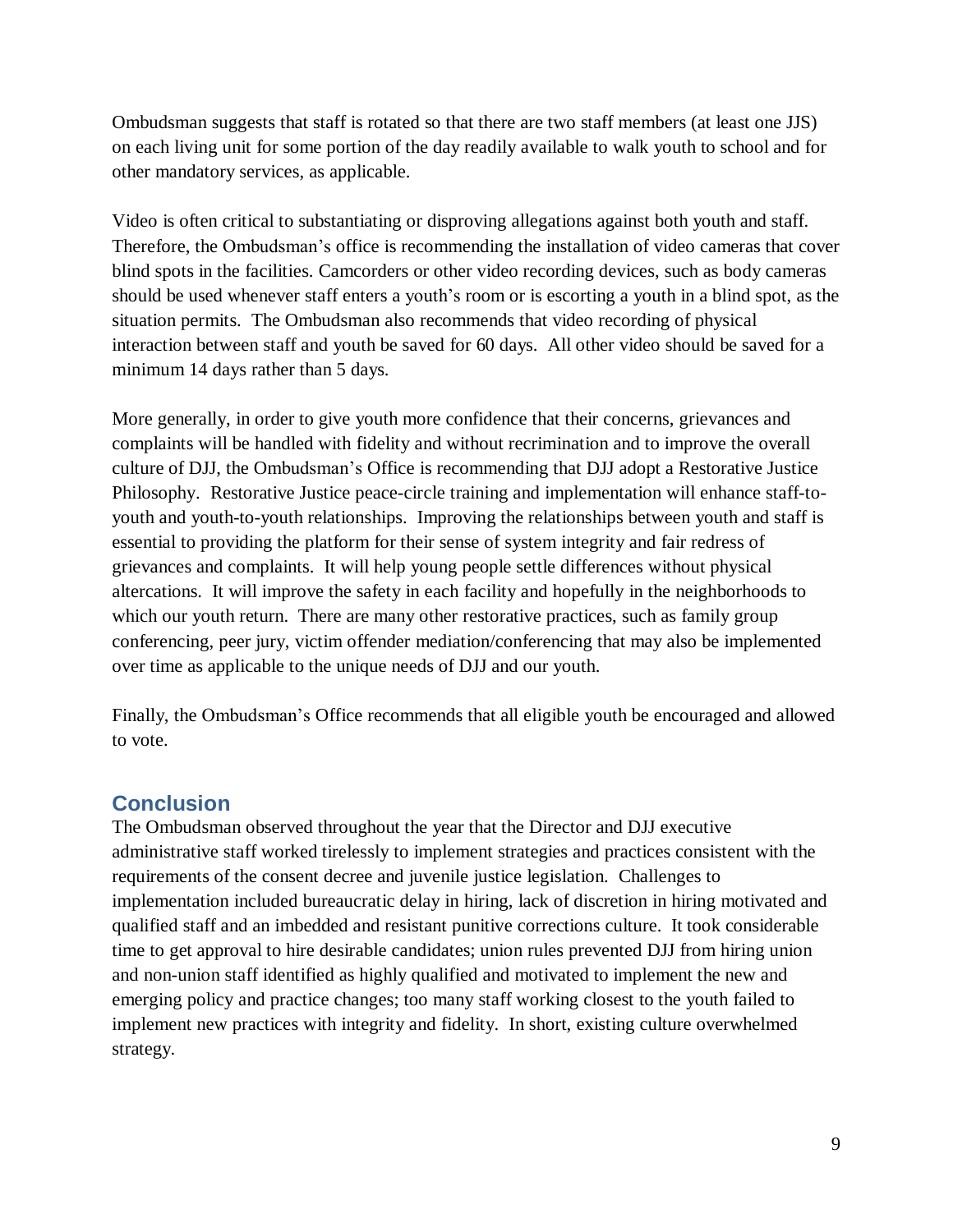There is a changing culture in the IYCs, especially evident in the smaller facilities. The systemic issues discussed above can be overcome as DJJ continues to focus on treatment and therapeutic interventions. DJJ must continue to employ staff trained in the policies and practices of treatment focused strategies as it continues to employ more evidence based treatment and therapeutic models proven to address the needs of juvenile justice involved youth. The highly regarded Missouri Model is often cited as an excellent example of effective treatment focused youth rehabilitation.<sup>8</sup>

 $\overline{a}$ 

<sup>&</sup>lt;sup>8</sup> http://www.aecf.org/resources/the-missouri-model/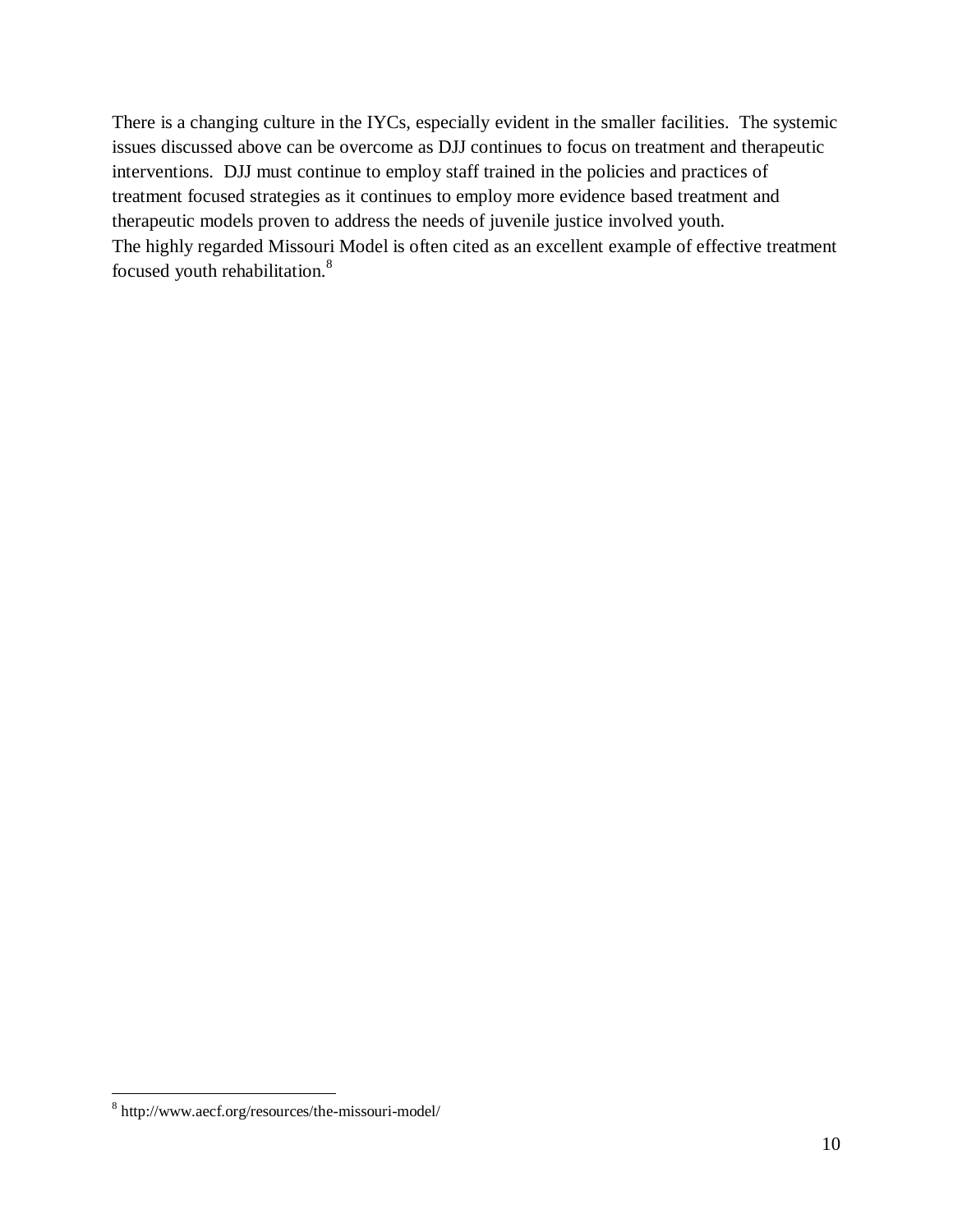## **The Data Section**

### **Number of Youth Visits per Facility**600 435 <sup>172</sup> <sup>254</sup> <sup>325</sup> 400 141 118 200 9 o + Pere... Water. Sc Charles Cricago Harrison Lewanee

## <span id="page-12-1"></span><span id="page-12-0"></span>**Individual Facility Visits and Youth/Family Contacts**

### <span id="page-12-2"></span>**IYC Chicago**

| Personal Visits |  |                                                   | Contacts       |
|-----------------|--|---------------------------------------------------|----------------|
|                 |  | 1.8/5/2015                                        | 2              |
|                 |  | 2. 9/10/2015 Arne Duncan meeting                  | 8              |
|                 |  | 3. 9/19/2015 Peace circles                        | 72             |
|                 |  | 4. 9/26/2016 Meeting with Byrd                    | 1              |
|                 |  | 5. 10/2/2016 Parental Engagement Forum(5 parents) | $\overline{4}$ |
|                 |  | 6. $10/13/2016$                                   | 3              |
|                 |  | 7. 10/18 THINK Week                               | $\overline{2}$ |
|                 |  | 8. 11/13/2016 Story catchers                      | 6              |
|                 |  | 9. 11/24/2015                                     | 0              |
|                 |  | 10.11/27/2015                                     | 1              |
|                 |  | 11.1/8/2016                                       | $\overline{2}$ |
|                 |  | 12. 1/22/2016                                     | $\overline{2}$ |
|                 |  | 13. 2/21/2016 Story Catchers                      | 7              |
|                 |  | 14. 2/25/2016                                     | 12             |
|                 |  | 15.3/17/2016                                      | 14             |
|                 |  | 16. 3/18/2016 CSO Workshop                        | 7              |
|                 |  | 17.3/31/2016                                      | $\overline{2}$ |
|                 |  | 18.4/29/2016                                      | 15             |
|                 |  | 19.5/31/2016                                      | 11             |
|                 |  |                                                   |                |

| <b>Total visits</b>                     | 19  |
|-----------------------------------------|-----|
| <b>Total personal visits with youth</b> | 172 |
| Contact with family <sup>9</sup>        |     |

 9 Includes in person, calls, letters, emails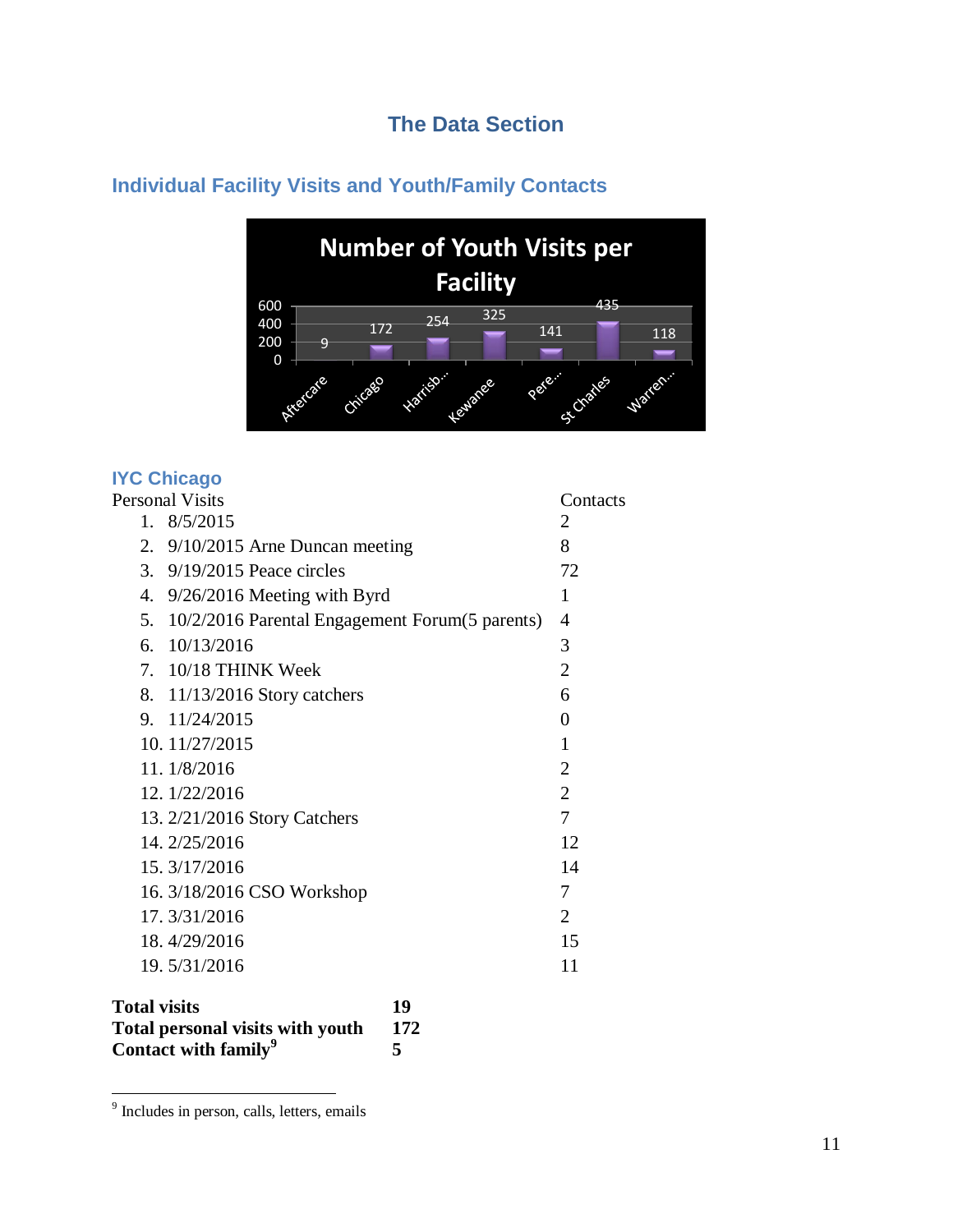<span id="page-13-0"></span>

| <b>IYC Harrisburg</b>          |           |
|--------------------------------|-----------|
| <b>Personal Visits</b>         | Contacts  |
| 1.8/12/2015                    | 3         |
| 2. $9/3/2015$ Peace circles    | 125       |
| 3. $9/4/2015$ Peace circles    | see above |
| 10/22/2015<br>$\overline{4}$ . | 8         |
| 5. 12/3/2015                   | 9         |
| 6. $12/15/2015$                | 6         |
| 7.1/5/2016                     | 11        |
| 8. $1/28/2016$                 | 9         |
| 9. 3/9/2016                    | 14        |
| 10. 3/28/2016                  | 25        |
| 11.3/29/2016                   | 3         |
| 12.4/25/2016                   | 11        |
| 13.4/26/2016                   | 2         |
| 14.5/19/2016                   | 19        |
| 15.5/20/2016                   | 2         |
| 16.6/7/2016                    | 7         |
|                                |           |

| <b>Total visits</b>                     | 16   |
|-----------------------------------------|------|
| <b>Total personal visits with youth</b> | -254 |
| <b>Contact with family</b>              | 6/33 |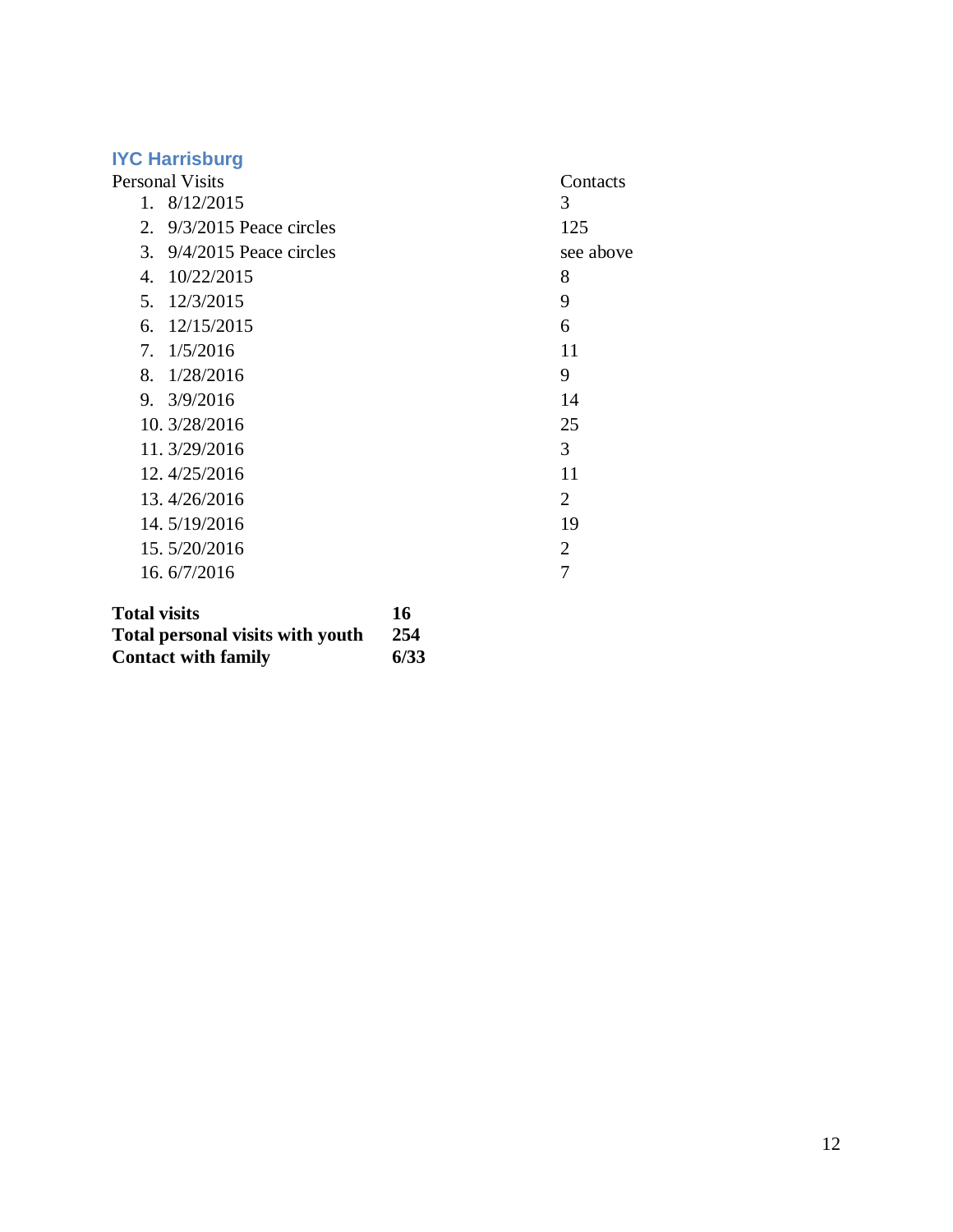<span id="page-14-0"></span>

| <b>IYC Kewanee</b>              |                |
|---------------------------------|----------------|
| <b>Personal Visits</b>          | Contacts       |
| 1.8/18/2015                     | 1              |
| 9/11/2015<br>2.                 | $\overline{2}$ |
| 3. 9/28/2015 Peace circles      | 174            |
| $9/29/2015$ Peace circles<br>4. | see above      |
| 5. 9/30/2015 Peace circles      | see above      |
| 10/9/2015<br>6.                 | 1              |
| 7. 10/23/2015                   | 9              |
| 8. 11/23/2015                   | 16             |
| 9. 11/24/2015                   | 8              |
| 10. 12/16/2015                  | 12             |
| 11.1/7/2016                     | 19             |
| 12. 1/27/2016                   | 17             |
| 13. 2/10/2016                   | 14             |
| 14. 3/3/2016                    | 11             |
| 15. 3/25/2016                   | 16             |
| 16.4/28/2016                    | 20             |
| 17.5/16/2016                    | 4              |
| 18.6/17/2016                    | 1              |

| <b>Total visits</b>                     | 18         |
|-----------------------------------------|------------|
| <b>Total personal visits with youth</b> | <b>325</b> |
| <b>Contact with family</b>              | 4/13       |

<span id="page-14-1"></span>

| <b>IYC Pere Marquette</b>   |          |
|-----------------------------|----------|
| <b>Personal Visits</b>      | Contacts |
| 1.8/11/2015                 | 26       |
| 2. $9/2/2015$ Peace circles | 35       |
| $3. \quad 10/21/2016$       | 21       |
| 4. 12/4/2015                | 4        |
| 5.1/6/2016                  | 3        |
| 6. $3/10/2016$              | 17       |
| $7. \frac{3}{29/2016}$      | 6        |
| 8. 4/26/2016                | 7        |
| 9.5/20/2016                 | 4        |
| 10.6/6/2016                 | 18       |

| <b>Total visits</b>                     | 10 |
|-----------------------------------------|----|
| <b>Total personal visits with youth</b> | 97 |
| <b>Contact with family</b>              |    |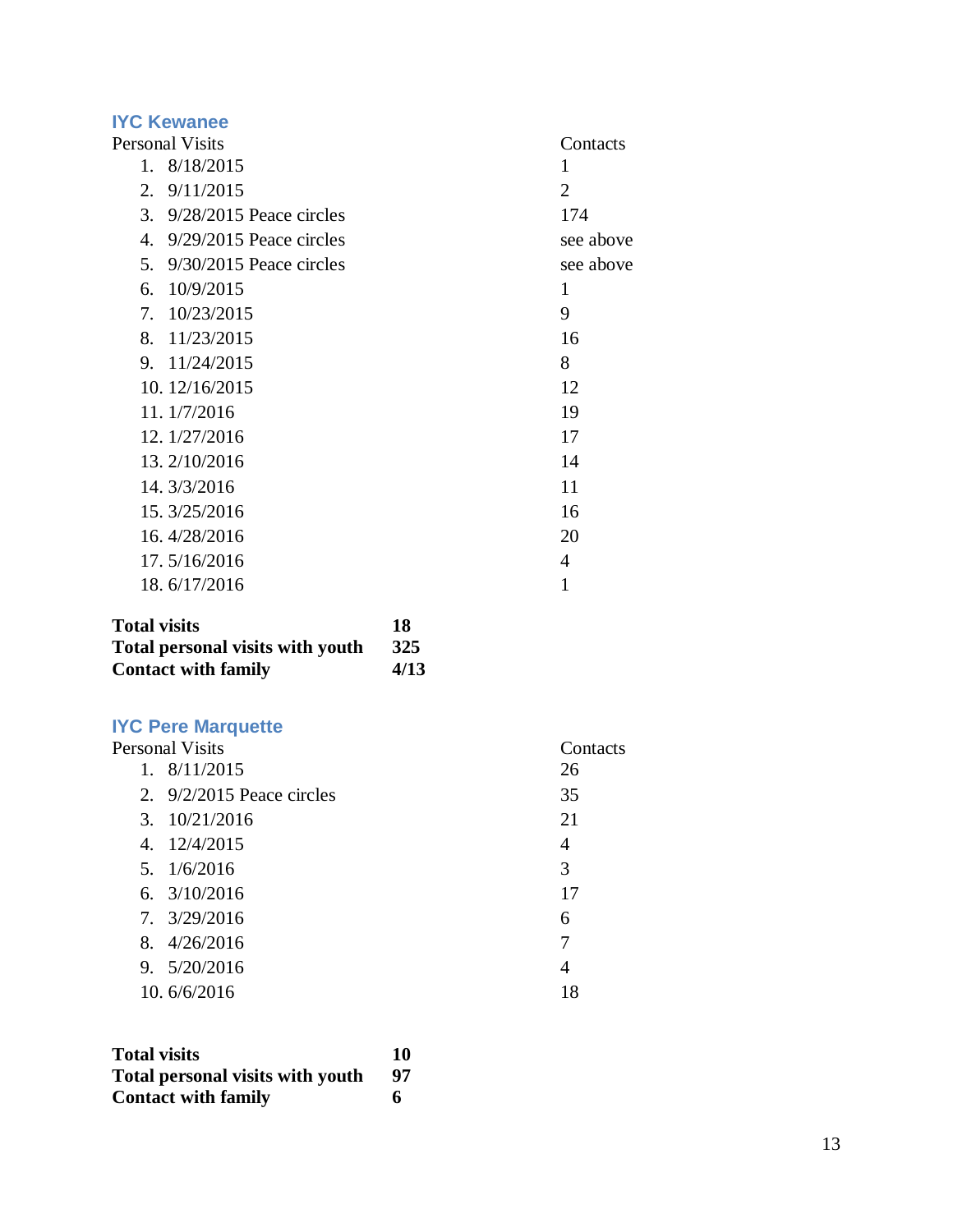# <span id="page-15-0"></span>**IYC St. Charles**

| Personal Visits |                            | Contacts  |
|-----------------|----------------------------|-----------|
| $1_{-}$         | 8/7/2015                   | 1         |
| 2.              | $9/16/2015$ Peace circles  | 230       |
| 3.              | $9/17/2015$ Peace circles  | See above |
|                 | 4. 9/18/2015 Peace circles | See above |
| 5.              | 10/19/2015                 | 9         |
| 6.              | 11/18/2015                 | 26        |
| 7.              | 12/17/2015                 | 18        |
|                 | 8. $1/13/2016$             | 12        |
|                 | 9. $1/25/2016$             | 18        |
|                 | 10. 2/29/2016              | 6         |
|                 | 11.3/15/2016               | 19        |
|                 | 12.4/5/2016                | 22        |
|                 | 13.4/12/2016               | 8         |
|                 | 14.4/18/2016               | 7         |
|                 | 15.5/3/2016                | 4         |
|                 | 16.5/6/2016                | 8         |
|                 | 17.5/11/2016               | 10        |
|                 | 18.5/25/2016               | 5         |
|                 | 19.6/14/2016               | 5         |
|                 | 20.6/23/2016               | 27        |
|                 |                            |           |

| <b>Total visits</b>                     | 20    |
|-----------------------------------------|-------|
| <b>Total personal visits with youth</b> | 435   |
| <b>Contact with family</b>              | 11/27 |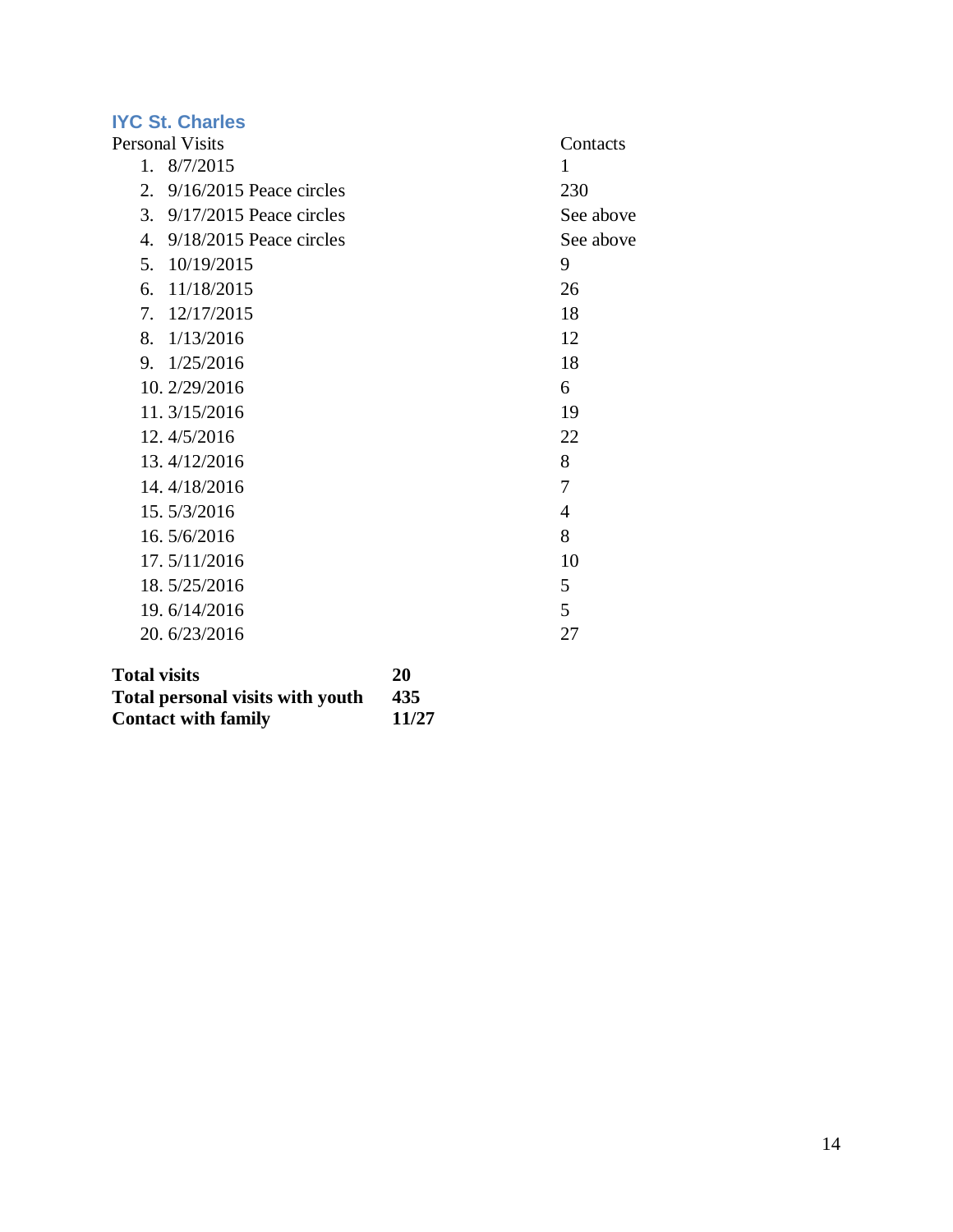### <span id="page-16-0"></span>**IYC Warrenville**

| <b>Personal Visits</b> |                               | Contacts       |
|------------------------|-------------------------------|----------------|
|                        | 1.8/7/2015                    |                |
|                        | 2. 8/18/2015                  | 0              |
|                        | 3. $9/9/2015$ Peace circles   | 33             |
| 4.                     | 10/20/2015                    | 3              |
|                        | 5. 11/5/2015 (Story Catchers) | 2              |
|                        | 6. $11/25/2015$               | 4              |
|                        | 7. 12/18/2015                 | 1              |
|                        | 8. $1/8/2016$                 | $\overline{2}$ |
|                        | 9. $1/22/2016$                | 3              |
|                        | 10. 2/26/2016                 | 7              |
|                        | 11.3/4/2016                   | 15             |
|                        | 12. 3/5/2016 (Story catchers) | 4              |
|                        | 13. 3/24/2016                 | 19             |
|                        | 14.4/29/2016                  | 11             |
|                        | 15.5/25/2016                  | 13             |
| Total via ita          | 1 E                           |                |

| Total visits                            | 15         |
|-----------------------------------------|------------|
| <b>Total personal visits with youth</b> | <b>116</b> |
| <b>Contact with family</b>              | 1/1        |

### <span id="page-16-1"></span>**Aftercare Sites**

| Chicago Aftercare 8/5/2015                               |     |
|----------------------------------------------------------|-----|
| Neuro Restorative 11/4, 12/3, 12/15, 1/5/2016, 1/28/2016 | 1/5 |
| Chicago Aftercare 11/12/2015                             |     |
| Chicago Aftercare Day Reporting Center 3/16/2016         |     |
| Indian Oaks, Kankakee 4/5/2016                           |     |
|                                                          |     |

### <span id="page-16-2"></span>**Other Sites**

| Saline County Courthouse 12/15/2015, 3/29/2016 |     |
|------------------------------------------------|-----|
| Visit to youth's home $5/12/2016$              |     |
| Contact with family                            | 1/1 |

### <span id="page-16-3"></span>**Totals**

 $\overline{a}$ 

**IYC Visits = 98 Aftercare site or other site visits = 12 Number of Youth Visits = 1454 Number of Family Contacts = 33/80<sup>10</sup>**

 $10$  The first number is individual family members contacted; the second represents total number of contacts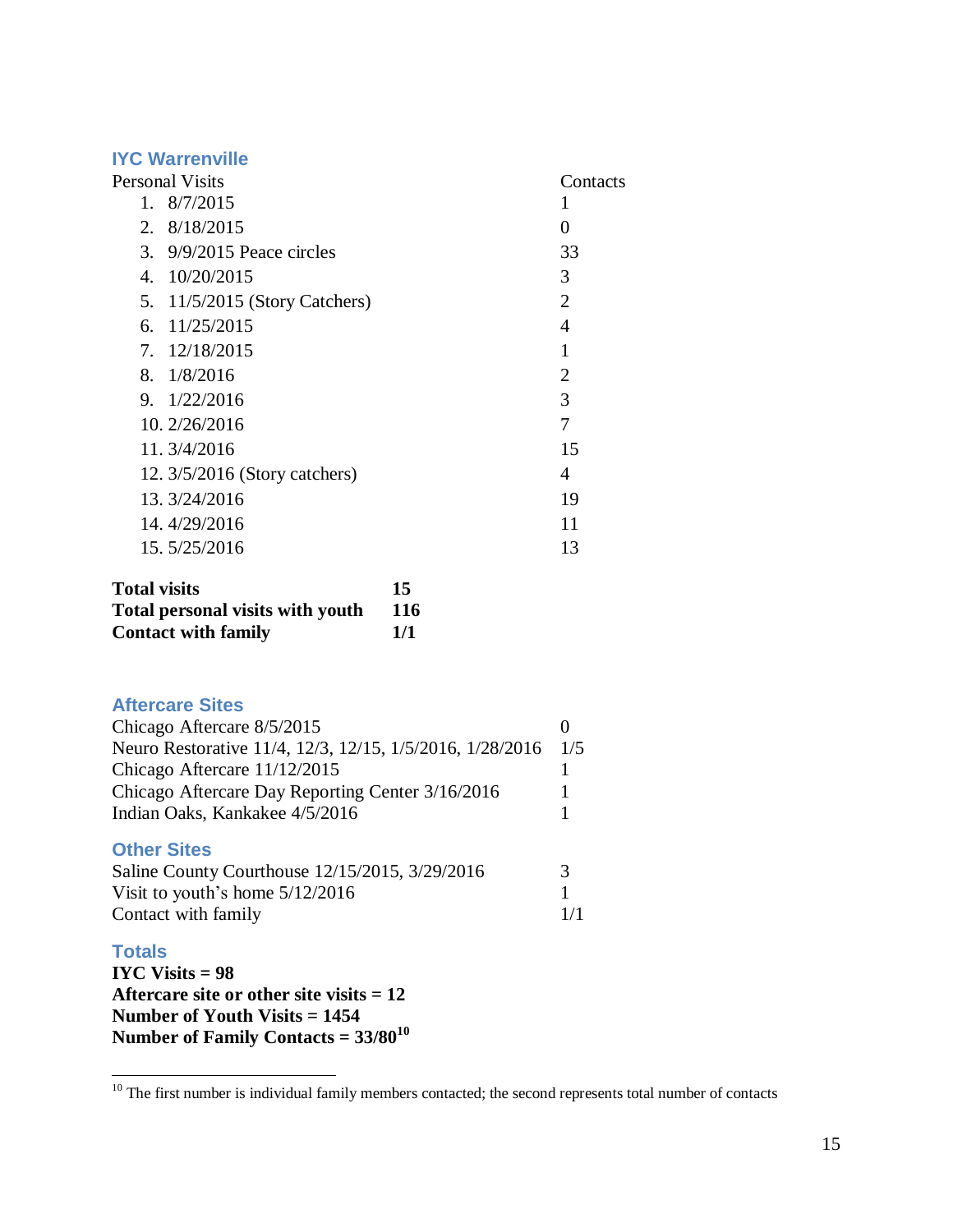# <span id="page-17-0"></span>**Table of Issues by Facility**

|                          |                  |                   |                  | Pere             | St.            |                  |                         |
|--------------------------|------------------|-------------------|------------------|------------------|----------------|------------------|-------------------------|
|                          | Chicago          | <b>Harrisburg</b> | <b>Kewanee</b>   | <b>Marquette</b> | <b>Charles</b> | Warrenville      | <b>Total</b>            |
| Access to                |                  |                   |                  |                  |                |                  |                         |
| Programs                 | $\boldsymbol{0}$ | 6                 | 16               | $\boldsymbol{0}$ | 15             | $\boldsymbol{0}$ | 37                      |
| <b>Access to Counsel</b> |                  |                   |                  |                  |                |                  |                         |
| and Court                |                  |                   |                  |                  |                |                  |                         |
| Presentence              |                  |                   |                  |                  |                |                  |                         |
| credit                   | $\mathbf{1}$     | 1                 | $\boldsymbol{0}$ | 1                | 5              | $\boldsymbol{0}$ | 8                       |
| <b>Appeal Rights</b>     | $\overline{0}$   | $\boldsymbol{0}$  | $\overline{0}$   | $\overline{0}$   | $\overline{4}$ | $\boldsymbol{0}$ | $\overline{\mathbf{4}}$ |
| Needs                    |                  |                   |                  |                  |                |                  |                         |
| Clarification            | $\overline{2}$   | $\boldsymbol{0}$  | $\boldsymbol{0}$ | $\mathbf{1}$     | 1              | $\boldsymbol{0}$ | 4                       |
| Legal Advocacy           | $\boldsymbol{0}$ | 5                 | $\mathbf{1}$     | $\mathbf{1}$     | 5              | $\overline{4}$   | 16                      |
| Alternative              |                  |                   |                  |                  |                |                  |                         |
| Program/Behavior         |                  |                   |                  |                  |                |                  |                         |
| Unit                     | $\boldsymbol{0}$ | 1                 | 24               | $\boldsymbol{0}$ | 18             | $\boldsymbol{0}$ | 43                      |
| Commissary               | 9                | 8                 | $\overline{2}$   | 3                | 26             | $\mathbf{1}$     | 49                      |
| Dietary                  | $\overline{4}$   | $\overline{0}$    | $\boldsymbol{0}$ | $\overline{2}$   | 21             | $\overline{0}$   | 27                      |
| Disciplinary             |                  |                   |                  |                  |                |                  |                         |
| Report-Ticket or         |                  |                   |                  |                  |                |                  |                         |
| YDR:                     | 5                | 22                | 13               | $\mathbf{2}$     | 17             | $\boldsymbol{2}$ | 61                      |
| Discrimination           | $\overline{0}$   | 1                 | $\overline{4}$   | 8                | 1              | $\mathbf{1}$     | 15                      |
| Education                | $\overline{4}$   | $\boldsymbol{0}$  | 3                | $\overline{0}$   | 8              | $\boldsymbol{0}$ | 15                      |
| Facility                 |                  |                   |                  |                  |                |                  |                         |
| Conditions               | $\boldsymbol{0}$ | $\boldsymbol{0}$  | $\boldsymbol{0}$ | $\boldsymbol{0}$ | $\overline{2}$ | $\boldsymbol{0}$ | $\overline{2}$          |
| <b>Facility Transfer</b> |                  |                   |                  |                  |                |                  |                         |
| Request                  | $\boldsymbol{0}$ | 7                 | $\boldsymbol{0}$ | $\overline{2}$   | 3              | $\boldsymbol{0}$ | 12                      |
| Grievances               |                  |                   |                  |                  |                |                  |                         |
| N <sub>O</sub>           |                  |                   |                  |                  |                |                  |                         |
| acknowledgement          |                  |                   |                  |                  |                |                  |                         |
| or response              | $\boldsymbol{0}$ | 32                | 8                | $\mathbf{1}$     | 23             | $\boldsymbol{0}$ | 64                      |
| <b>Negative</b>          |                  |                   |                  |                  |                |                  |                         |
| Response                 |                  | 8                 | 3                | $\overline{0}$   | 11             | $\overline{2}$   | 25                      |
| Healthcare               | $\overline{0}$   | 3                 | $\overline{4}$   | $\overline{0}$   | $\overline{2}$ | $\mathbf{1}$     | 10                      |
| <b>Hearing Rights</b>    |                  |                   |                  |                  |                |                  |                         |
| Adjustment               |                  |                   |                  |                  |                |                  |                         |
| Committee                | $\mathbf{1}$     | 19                | 6                | $\boldsymbol{0}$ | 12             | $\mathbf{1}$     | 39                      |
| Loss of points           | $\boldsymbol{0}$ | 15                | $\overline{5}$   | $\mathbf{1}$     | 18             | $\overline{0}$   | 39                      |
| Mail                     | $\overline{5}$   | 1                 | $\boldsymbol{0}$ | $\overline{0}$   | 1              | $\overline{0}$   | $\overline{7}$          |
| Medical                  | $\boldsymbol{0}$ | $\boldsymbol{0}$  | $\mathbf{1}$     | $\boldsymbol{0}$ | $\overline{2}$ | $\overline{4}$   | $\overline{7}$          |
| Right to call            |                  |                   |                  |                  |                |                  |                         |
| Ombudsman                | $\boldsymbol{0}$ | $\boldsymbol{0}$  | $\boldsymbol{0}$ | $\boldsymbol{0}$ | 3              | $\overline{0}$   | $\mathbf{3}$            |
| Aftercare                |                  |                   |                  |                  |                |                  |                         |
|                          |                  |                   |                  |                  |                |                  |                         |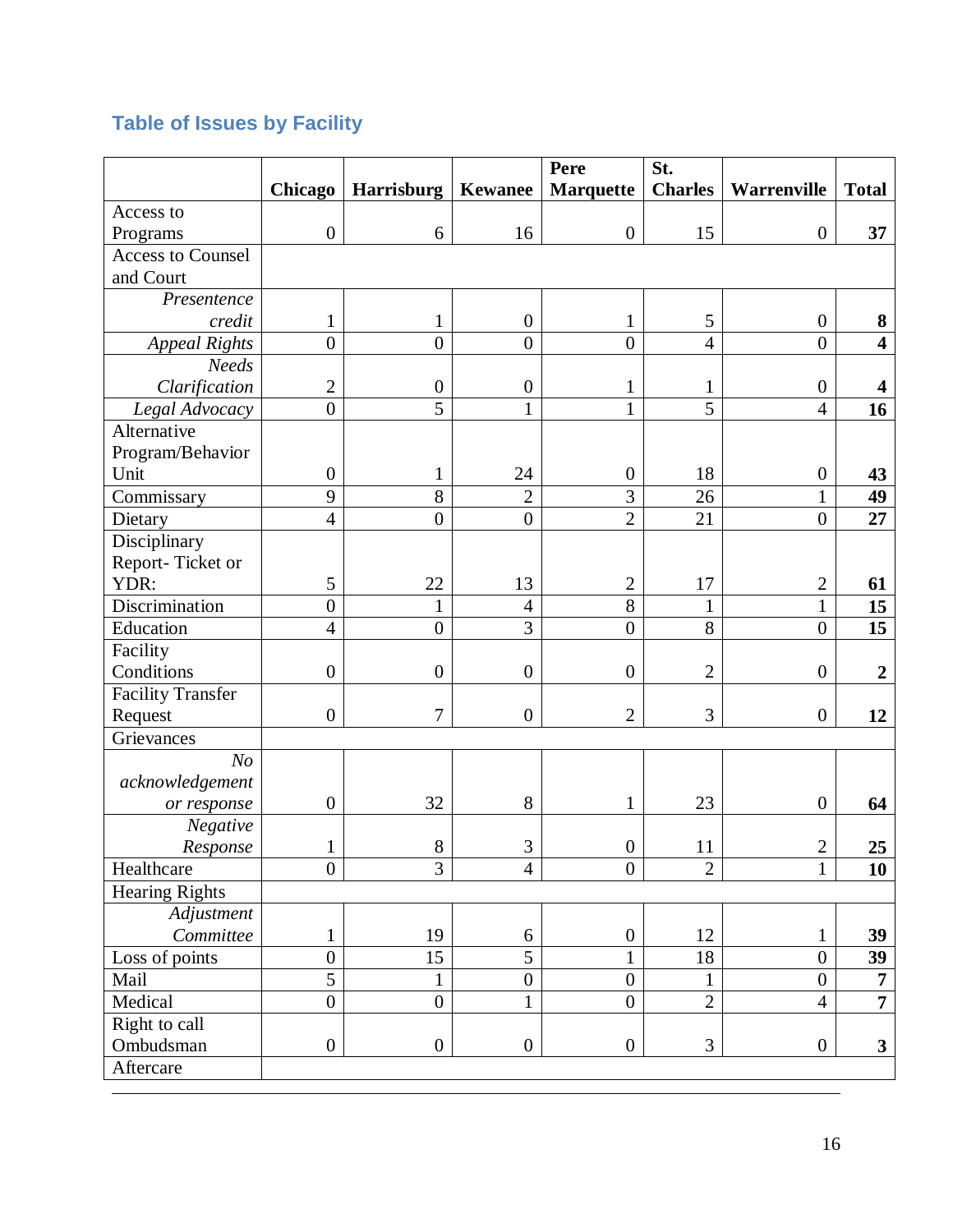| Specialist visit         | $\overline{0}$   | $\boldsymbol{0}$ | $\boldsymbol{0}$ | $\overline{0}$   | $\overline{c}$   | $\mathbf{0}$     | $\boldsymbol{2}$        |
|--------------------------|------------------|------------------|------------------|------------------|------------------|------------------|-------------------------|
| Planning                 | $\boldsymbol{0}$ | $\overline{0}$   | $\boldsymbol{0}$ | $\overline{0}$   | $\overline{2}$   | $\overline{0}$   | $\overline{2}$          |
| Placement                |                  |                  |                  |                  |                  |                  |                         |
| Approval                 | $\boldsymbol{0}$ | 1                | $\overline{2}$   | $\boldsymbol{0}$ | 3                | 3                | 9                       |
| Peer Conflict            | 1                | $\overline{0}$   | $\mathbf{1}$     | $\overline{0}$   | $\overline{0}$   | $\mathbf{1}$     | $\overline{\mathbf{3}}$ |
| <b>Personal Property</b> | 1                |                  | $\overline{2}$   | $\overline{0}$   | 5                | $\overline{0}$   | 9                       |
| Phone                    | $\overline{2}$   | $\overline{0}$   | $\boldsymbol{0}$ | $\overline{0}$   | 1                | 1                | $\overline{\mathbf{4}}$ |
| <b>PRB</b>               | $\boldsymbol{0}$ | 3                | $\mathbf{1}$     | $\overline{2}$   | $\overline{4}$   | $\overline{0}$   | 10                      |
| <b>PREA</b>              | 1                | $\mathbf{1}$     | $\mathbf{1}$     | $\overline{0}$   | $\overline{0}$   | $\overline{0}$   | $\overline{\mathbf{3}}$ |
| Program                  |                  |                  |                  |                  |                  |                  |                         |
| Placement                | $\boldsymbol{0}$ | 7                | 9                | $\boldsymbol{0}$ | 6                | $\boldsymbol{0}$ | 22                      |
| Restitution              | 1                | $\overline{2}$   | $\overline{0}$   | $\mathbf{1}$     | 1                | $\mathbf{1}$     | 6                       |
| Room or Unit             |                  |                  |                  |                  |                  |                  |                         |
| Transfer                 | 1                | $\overline{0}$   | $\mathbf{1}$     | 1                | 10               | $\boldsymbol{0}$ | 13                      |
| School                   |                  |                  |                  |                  |                  |                  |                         |
| Non attendance           | $\boldsymbol{0}$ | $\overline{0}$   | 20               | $\overline{0}$   | 42               | $\mathbf{0}$     | 62                      |
| Transcripts              | $\boldsymbol{0}$ | $\overline{0}$   | $\overline{2}$   | $\overline{0}$   | 5                | $\theta$         | $\overline{7}$          |
| <b>Staff Conduct</b>     | $\overline{0}$   | $\overline{0}$   | $\boldsymbol{0}$ | $\overline{0}$   | $\overline{0}$   | $\overline{0}$   | $\boldsymbol{0}$        |
| Mistreatment by          |                  |                  |                  |                  |                  |                  |                         |
| specific staff           | 5                | 15               | 20               | 3                | 5                | $\boldsymbol{0}$ | 48                      |
|                          |                  |                  |                  |                  |                  |                  |                         |
| Favoritism               |                  |                  |                  |                  |                  |                  |                         |
| Unprofessionalism        | $\boldsymbol{0}$ | 12               | 15               | 14               | 10               | 3                | 54                      |
| Use of Force             |                  |                  |                  |                  |                  |                  |                         |
| Chemical                 | $\boldsymbol{0}$ | 1                | 5                | $\overline{0}$   | 5                | $\boldsymbol{0}$ | 11                      |
| Mechanical               | $\overline{0}$   | $\overline{3}$   | $\overline{0}$   | $\overline{0}$   | $\overline{2}$   | $\overline{0}$   | $\overline{\mathbf{5}}$ |
| Physical                 | $\overline{2}$   | 11               | $\overline{7}$   | $\boldsymbol{0}$ | $\overline{4}$   | $\overline{0}$   | 24                      |
| Visiting/Family          |                  |                  |                  |                  |                  |                  |                         |
| Contact                  |                  |                  |                  |                  |                  |                  |                         |
| Expanded                 | 3                | $\boldsymbol{0}$ | $\mathbf{1}$     | $\boldsymbol{0}$ | $\boldsymbol{0}$ | $\boldsymbol{0}$ | $\overline{\mathbf{4}}$ |
| <b>Barriers</b>          | $\boldsymbol{0}$ | 5                | $\overline{c}$   | $\boldsymbol{0}$ | $\boldsymbol{0}$ | $\boldsymbol{0}$ | $\overline{7}$          |
| <b>Youth Rights</b>      | $\boldsymbol{0}$ | $\overline{3}$   | $\overline{10}$  | $\mathbf{1}$     | 11               | $\overline{2}$   | 27                      |
| Placement                |                  |                  |                  |                  |                  |                  |                         |
| Delays/PRB               |                  |                  |                  |                  |                  |                  |                         |
| Delay                    | 8                | 3                | 26               | $\boldsymbol{0}$ | 15               | $\boldsymbol{0}$ | 52                      |
| Excessive hours in       |                  |                  |                  |                  |                  |                  |                         |
| Room                     | $\boldsymbol{0}$ | 12               | 52               | $\boldsymbol{0}$ | 64               | $\boldsymbol{0}$ | 128                     |
| Sentence                 |                  |                  |                  |                  |                  |                  |                         |
| Reduction                |                  |                  |                  |                  |                  |                  |                         |
| Pre-Sentence             |                  |                  |                  |                  |                  |                  |                         |
| credit                   | $\boldsymbol{0}$ | $\boldsymbol{0}$ | $\mathbf{2}$     | $\boldsymbol{0}$ | 1                | $\boldsymbol{0}$ | $\mathbf{3}$            |
| Program Credit           | $\overline{0}$   | $\overline{0}$   | $\overline{0}$   | $\overline{2}$   | $\overline{4}$   | $\boldsymbol{0}$ | 6                       |
| Miscalculation           | $\mathbf{1}$     | $\boldsymbol{0}$ | $\boldsymbol{0}$ | $\boldsymbol{0}$ | $\overline{4}$   | $\boldsymbol{0}$ | 5                       |
| <b>Earned Credit</b>     | $\boldsymbol{0}$ | $\boldsymbol{0}$ | $\overline{0}$   | $\boldsymbol{0}$ | 1                | $\boldsymbol{0}$ | $\mathbf{1}$            |
| <b>Totals</b>            | 58               | 209              | 269              | 46               | 405              | 27               | 1014                    |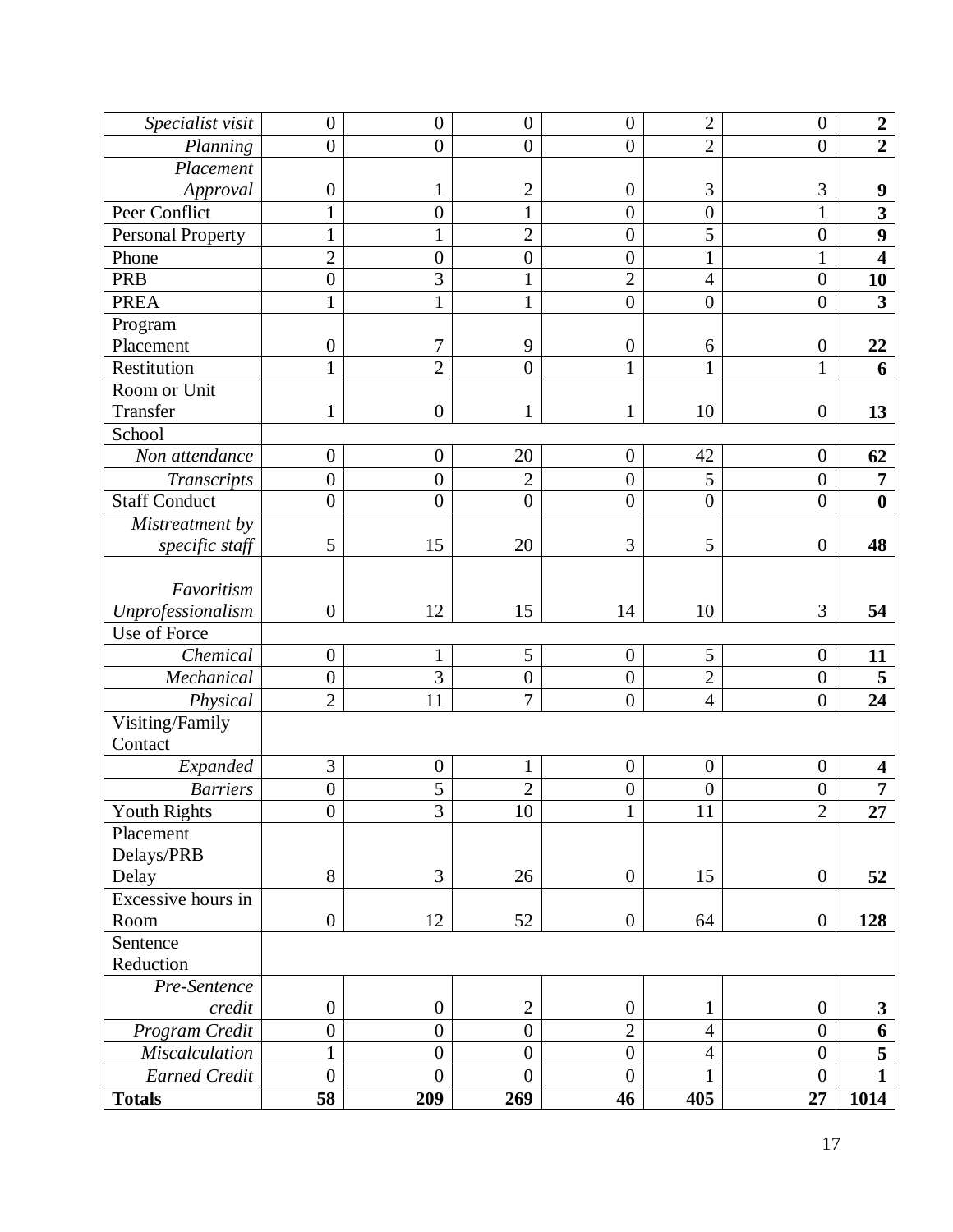### <span id="page-19-0"></span>**Top Issues by IYC**



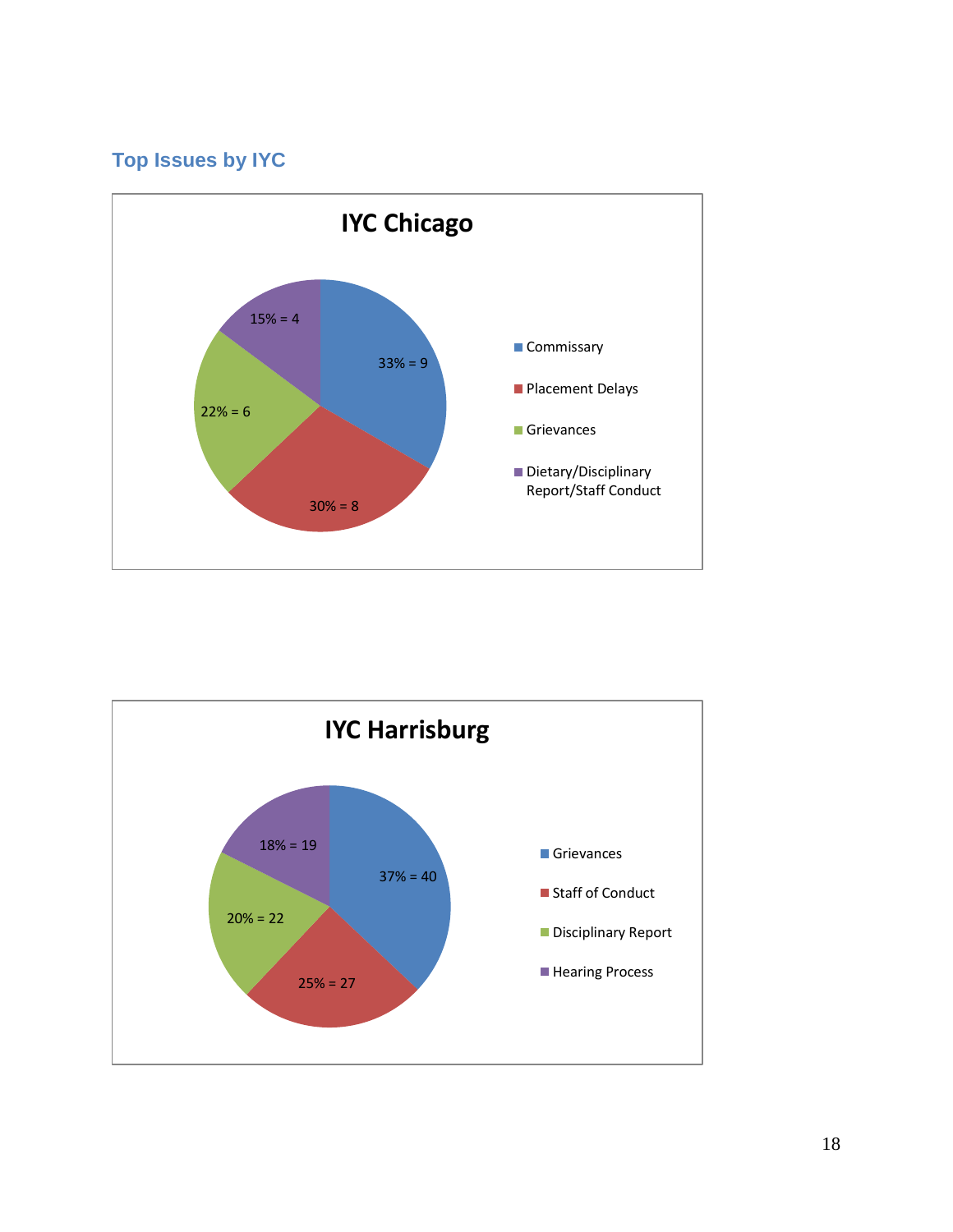

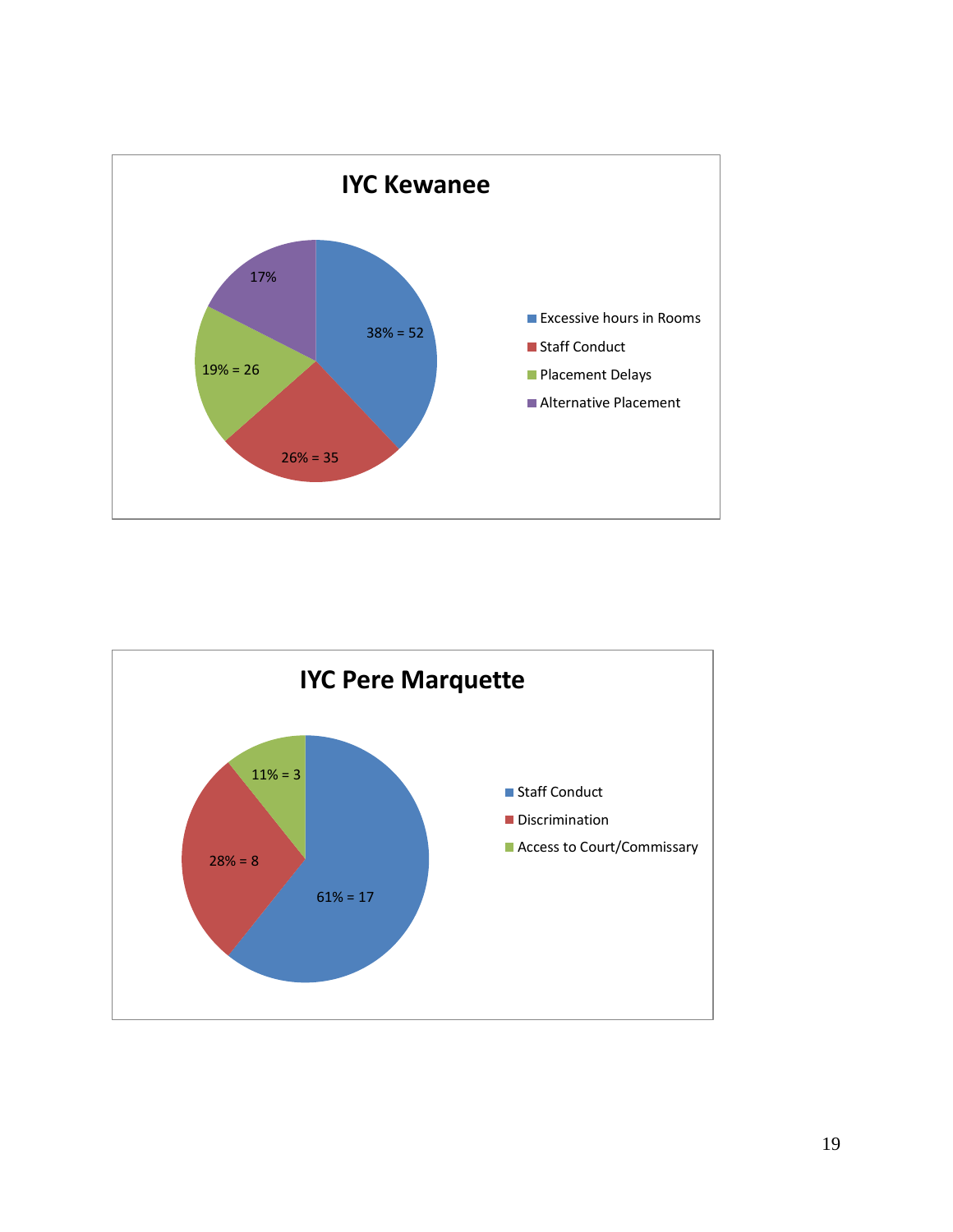

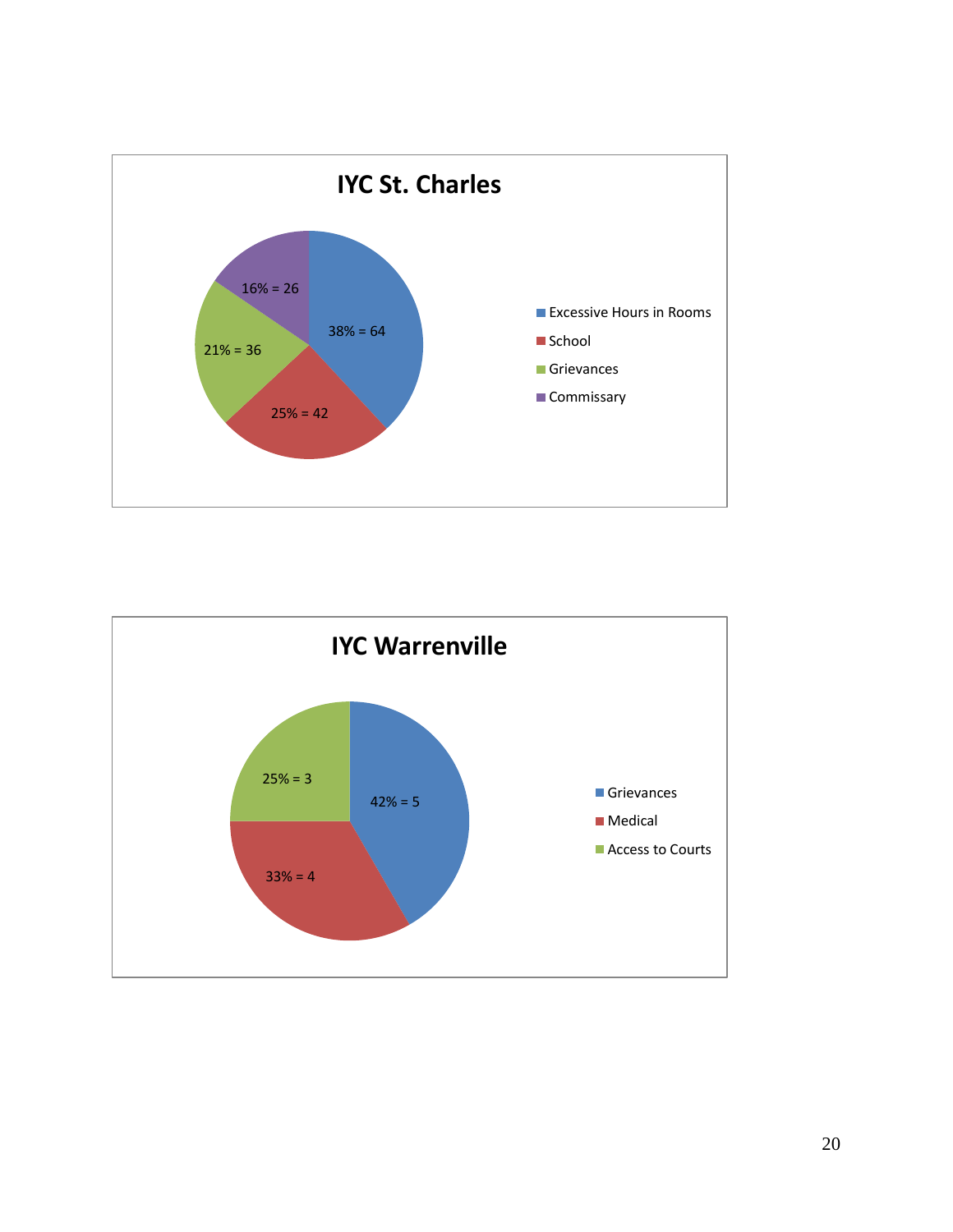### <span id="page-22-0"></span>**Number One Issue by IYC**

| <b>IYC</b>            | <b>Number One Issue</b>         |
|-----------------------|---------------------------------|
| Chicago               | Commissary                      |
| Harrisburg            | No Response to Grievances       |
| <b>Kewanee</b>        | <b>Excessive Hours in Rooms</b> |
| <b>Pere Marquette</b> | <b>Staff Conduct</b>            |
| <b>St. Charles</b>    | <b>Excessive Hours in Rooms</b> |
| <b>Warrenville</b>    | Grievances                      |
| <b>Agency Wide</b>    | <b>Excessive Hours in Rooms</b> |

### <span id="page-22-1"></span>**Resolution of Issues**



All of the above issues were resolved. They were: **Favorable** = The matter was quickly resolved in the youth's favor. **Unfavorable** = The matter was quickly resolved against the youth. **Unfounded** = The Ombudsman determined that there were no violations of the youth's rights or unfairness. **Referred** = The matter was referred to DJJ executive staff, DJJ administrative staff, the Grievance Process or DCFS. **Dropped** = One youth advised the Ombudsman that he was no longer wanted to pursue the issue.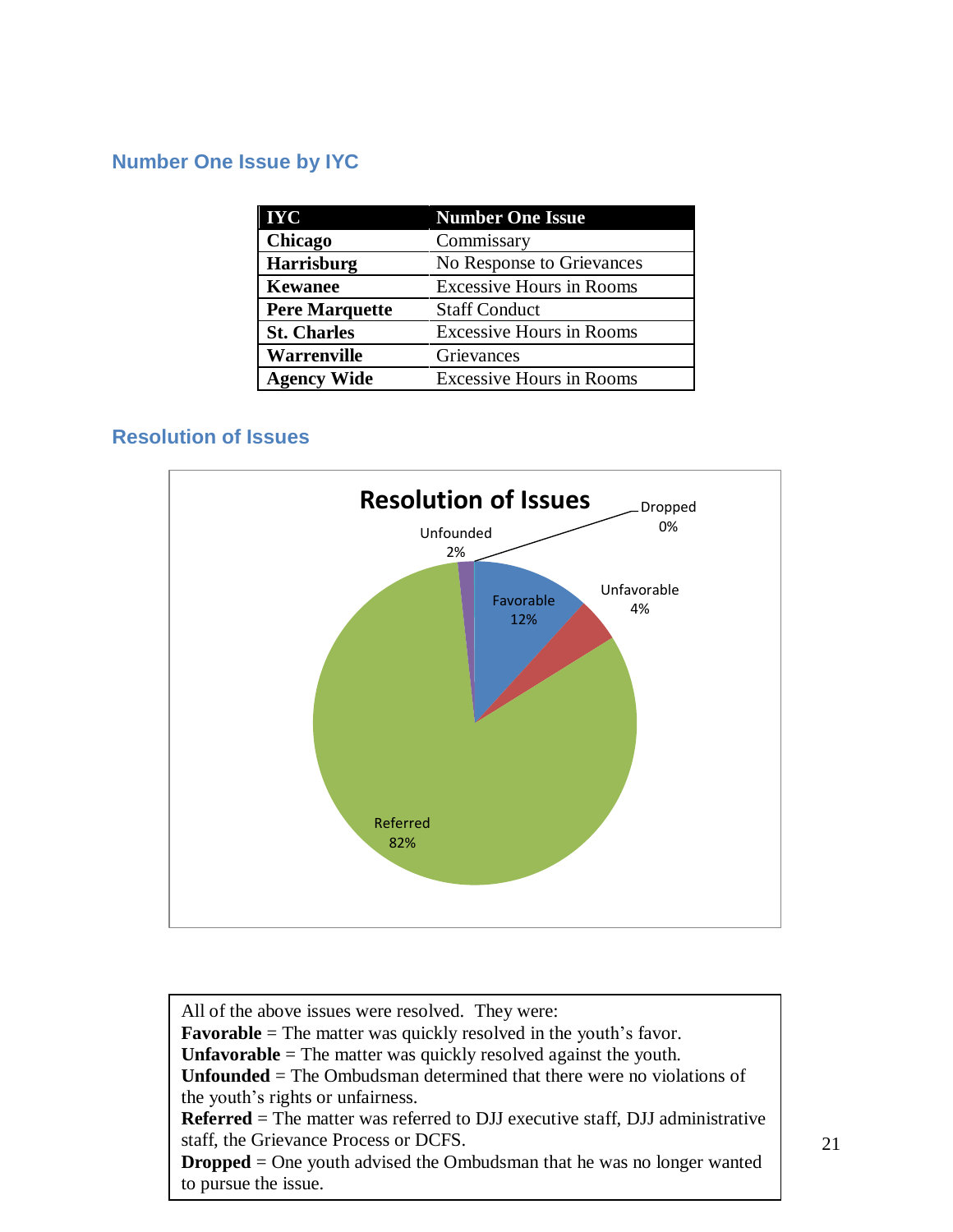# <span id="page-23-0"></span>**Table of Inquiries by IYC**

|                                 | <b>Chicago</b>   | Harrisburg       |                  | Pere<br><b>Kewanee</b>   Marquette | St.<br><b>Charles</b> | Warrenville      | <b>Total</b>         |
|---------------------------------|------------------|------------------|------------------|------------------------------------|-----------------------|------------------|----------------------|
| Access to Counsel/<br>Court     |                  |                  |                  |                                    |                       |                  |                      |
|                                 |                  |                  |                  |                                    |                       |                  |                      |
| Presentence credit              | $\boldsymbol{0}$ | 3                | $\boldsymbol{0}$ | $\boldsymbol{0}$                   | $\boldsymbol{0}$      | $\boldsymbol{0}$ | 3                    |
| <b>Appeal Rights</b>            | $\overline{0}$   | $\mathbf{1}$     | $\overline{0}$   | $\overline{0}$                     | $\overline{0}$        | $\overline{0}$   | $\mathbf{1}$         |
| <b>Needs</b>                    |                  |                  |                  |                                    |                       |                  |                      |
| Clarification                   | $\overline{2}$   | 1                | $\mathbf{2}$     | 1                                  | $\overline{2}$        | 3                | 11                   |
| Legal Advocacy                  | $\overline{0}$   |                  | $\overline{0}$   | $\overline{0}$                     | $\overline{0}$        | $\overline{0}$   |                      |
| New Laws Impact                 | 20               | 62               | 57               | 26                                 | 74                    | 40               | 279                  |
| Alternative                     |                  |                  |                  |                                    |                       |                  |                      |
| Program                         | $\boldsymbol{0}$ | $\boldsymbol{0}$ | $\boldsymbol{0}$ | $\mathbf{2}$                       | $\boldsymbol{0}$      | $\boldsymbol{0}$ | $\overline{2}$       |
| Disciplinary                    |                  |                  |                  |                                    |                       |                  |                      |
| Report                          | 1                | $\boldsymbol{0}$ | $\boldsymbol{0}$ | $\boldsymbol{0}$                   | $\boldsymbol{0}$      | $\boldsymbol{0}$ | $\mathbf{1}$         |
| <b>Facility Transfer</b>        |                  |                  |                  |                                    |                       |                  |                      |
| Request                         | $\boldsymbol{0}$ | $\overline{0}$   | 39               | $\boldsymbol{0}$                   | $\boldsymbol{0}$      | $\boldsymbol{0}$ | 39                   |
| Right to call                   |                  |                  |                  |                                    |                       |                  |                      |
| Ombudsman                       | $\overline{0}$   | $\boldsymbol{0}$ | $\overline{2}$   | $\overline{0}$                     | $\boldsymbol{0}$      | $\boldsymbol{0}$ | $\overline{2}$       |
| Aftercare                       |                  |                  |                  |                                    |                       |                  |                      |
| Specialist visit                | $\boldsymbol{0}$ | $\boldsymbol{0}$ | $\boldsymbol{0}$ | $\boldsymbol{0}$                   | $\mathbf{1}$          | $\boldsymbol{0}$ | 1                    |
| Conditions                      | $\mathbf{1}$     | $\overline{0}$   | $\overline{0}$   | $\boldsymbol{0}$                   | $\overline{0}$        | $\boldsymbol{0}$ | $\mathbf{1}$         |
| <b>PRB</b>                      | $\overline{0}$   | $\overline{2}$   | 10               | $\mathbf{1}$                       | $\overline{2}$        | $\overline{2}$   | 17                   |
| Visiting/Family                 |                  |                  |                  |                                    |                       |                  |                      |
| Contact                         | $\boldsymbol{0}$ | 7                | $\overline{2}$   | $\boldsymbol{0}$                   | $\boldsymbol{0}$      | $\boldsymbol{0}$ | 9                    |
| Community                       |                  |                  |                  |                                    |                       |                  |                      |
| Resources                       | $\boldsymbol{0}$ | $\overline{2}$   | $\boldsymbol{0}$ | $\boldsymbol{0}$                   | $\boldsymbol{0}$      | $\boldsymbol{0}$ | $\overline{2}$       |
| IDs                             | 8                | $\overline{7}$   | 6                | $\overline{2}$                     | 8                     | $\mathbf{1}$     | 32                   |
| <b>Jobs</b>                     | 5                | $\mathbf{1}$     | 13               | 3                                  | 11                    | $\boldsymbol{0}$ | 33                   |
| Military                        | $\overline{4}$   | 5                | $\mathbf{1}$     | 5                                  | 11                    | $\overline{2}$   | 28                   |
| College/Vocational              |                  |                  |                  |                                    |                       |                  |                      |
| Training                        | 16               | 5                | 5                | 19                                 | 6                     | $\mathbf{2}$     | 53                   |
| Expungement                     | 44<br>5          | 30               | 57               | 39                                 | 71                    | 60               | 301                  |
| <b>Mentoring</b>                |                  | $\boldsymbol{0}$ | $\boldsymbol{0}$ | $\boldsymbol{0}$                   | $\overline{4}$        | $\mathbf{2}$     | 11                   |
| Return to High<br>School        | $\overline{2}$   | $\overline{0}$   | $\mathbf{1}$     | $\boldsymbol{0}$                   | 1                     | $\boldsymbol{0}$ |                      |
|                                 | $\boldsymbol{0}$ | 16               | 25               | $\boldsymbol{0}$                   | $17\,$                | $\boldsymbol{0}$ | $\overline{4}$<br>58 |
| Sentence credit<br>Good Conduct |                  |                  |                  |                                    |                       |                  |                      |
| Certificates                    | $\boldsymbol{0}$ | $8\,$            | 11               | $\boldsymbol{0}$                   | $\mathbf{1}$          | $\boldsymbol{0}$ | 20                   |
| <b>Totals</b>                   | 108              | 151              | 241              | 98                                 | 210                   | 112              | 919                  |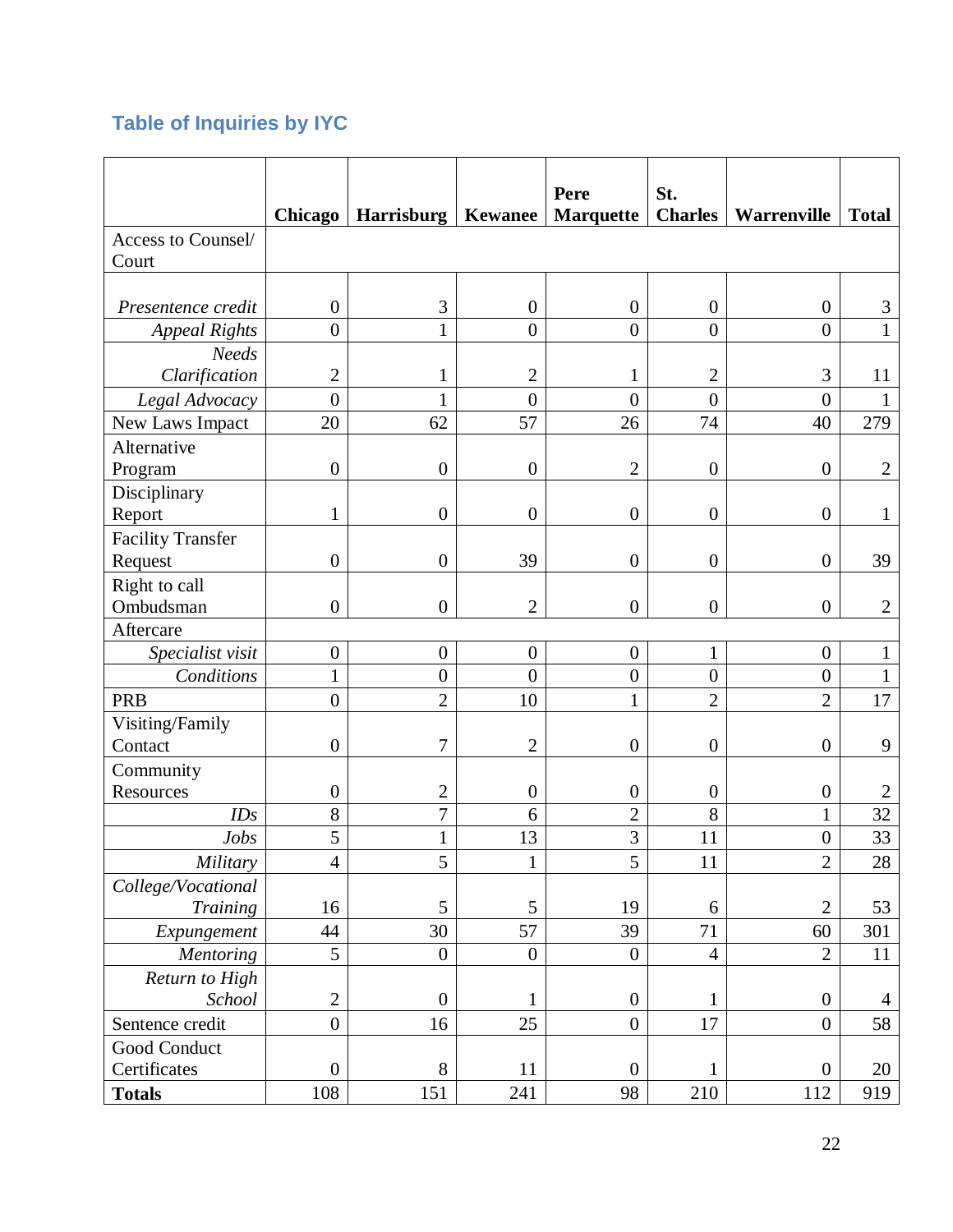### <span id="page-24-0"></span>**Resolution of Inquiries**



Inquiries resolved **"Favorable"** were questions that were researched and answered for the youth by the Ombudsman. Inquiries that were "Referred" required answers by an external source. All youth inquiries were answered.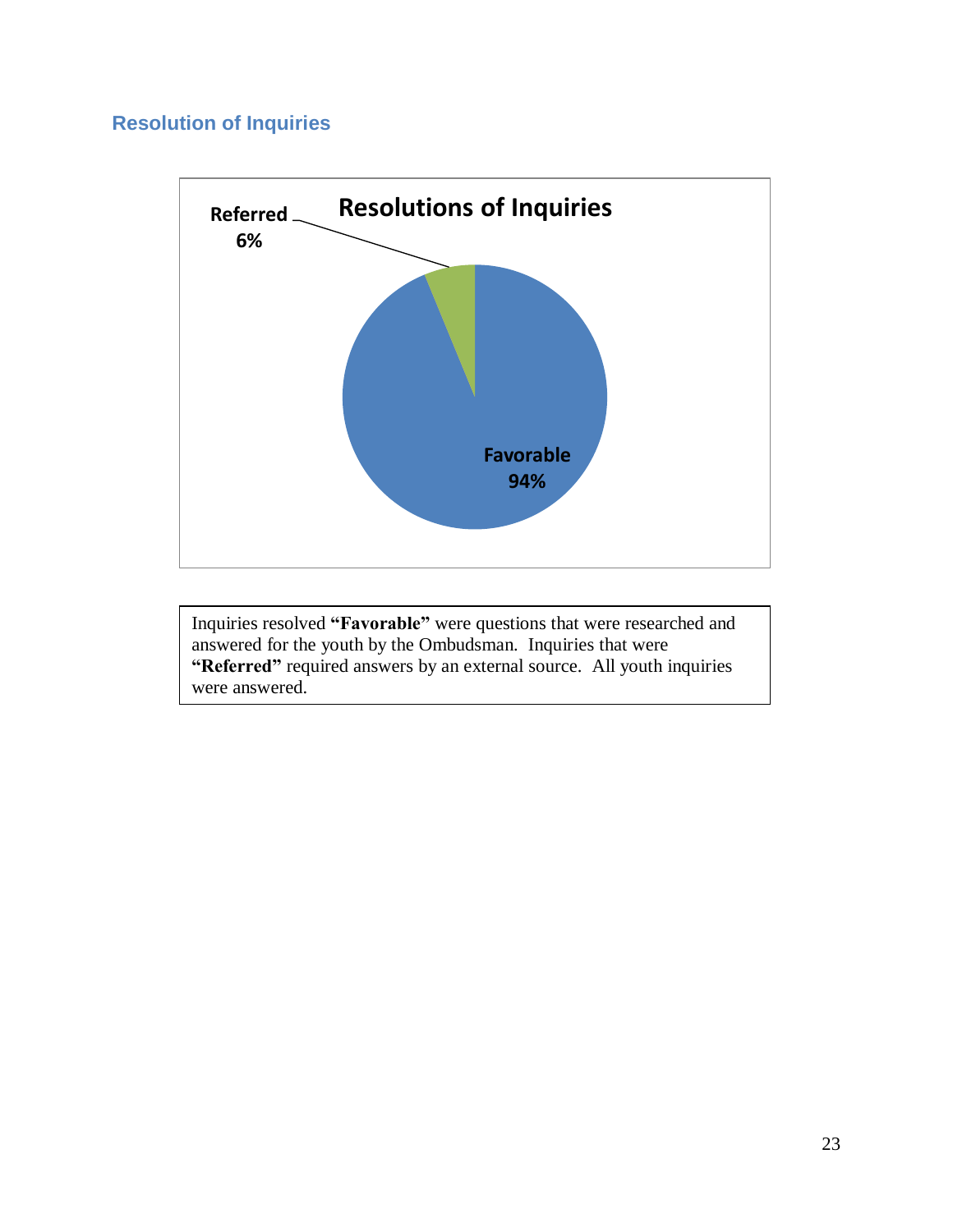# <span id="page-25-0"></span>**Table of Complaints by IYC**

|                      |                  |                   |                  | Pere             | St.            |                    |                |
|----------------------|------------------|-------------------|------------------|------------------|----------------|--------------------|----------------|
|                      | <b>Chicago</b>   | <b>Harrisburg</b> | Kewanee          | <b>Marquette</b> | <b>Charles</b> | <b>Warrenville</b> | <b>Total</b>   |
| Alternative          |                  |                   |                  |                  |                |                    |                |
| Program/Behavior     |                  |                   |                  |                  |                |                    |                |
| Unit                 | $\overline{0}$   | $\boldsymbol{0}$  | $\overline{2}$   | $\overline{0}$   | $\overline{0}$ | $\theta$           | $\overline{2}$ |
| Disciplinary         |                  |                   |                  |                  |                |                    |                |
| Report               | $\boldsymbol{0}$ | $\overline{0}$    | $\boldsymbol{0}$ |                  |                | $\boldsymbol{0}$   |                |
| Medical              | $\overline{0}$   | $\overline{0}$    |                  | $\overline{0}$   |                | 1                  | 3              |
| Program              |                  |                   |                  |                  |                |                    |                |
| Placement            | $\boldsymbol{0}$ | $\overline{0}$    |                  | $\overline{0}$   | $\overline{0}$ | $\theta$           |                |
| <b>Staff Conduct</b> | $\overline{0}$   | $\overline{0}$    | $\overline{0}$   | $\overline{0}$   | $\overline{0}$ | $\overline{0}$     | $\overline{0}$ |
| Mistreatment by      |                  |                   |                  |                  |                |                    |                |
| specific staff       | $\overline{0}$   | $\boldsymbol{0}$  | $\overline{2}$   | $\overline{0}$   | $\overline{0}$ | $\theta$           | 2              |
|                      |                  |                   |                  |                  |                |                    |                |
| Unprofessionalism    |                  |                   |                  |                  |                |                    |                |
| exhibited by staff   |                  | $\Omega$          | $\overline{0}$   | $\theta$         | $\overline{0}$ | $\overline{0}$     |                |
| Use of Force-        |                  |                   |                  |                  |                |                    |                |
| Physical             |                  | 3                 | $\boldsymbol{0}$ | $\overline{0}$   | $\overline{0}$ |                    | 5              |
| Excessive hours in   |                  |                   |                  |                  |                |                    |                |
| Room                 | $\boldsymbol{0}$ | $\overline{0}$    | 3                | 0                |                | $\boldsymbol{0}$   | 4              |
| <b>Totals</b>        | $\overline{2}$   | 3                 | 9                |                  | 3              | $\overline{2}$     | 20             |